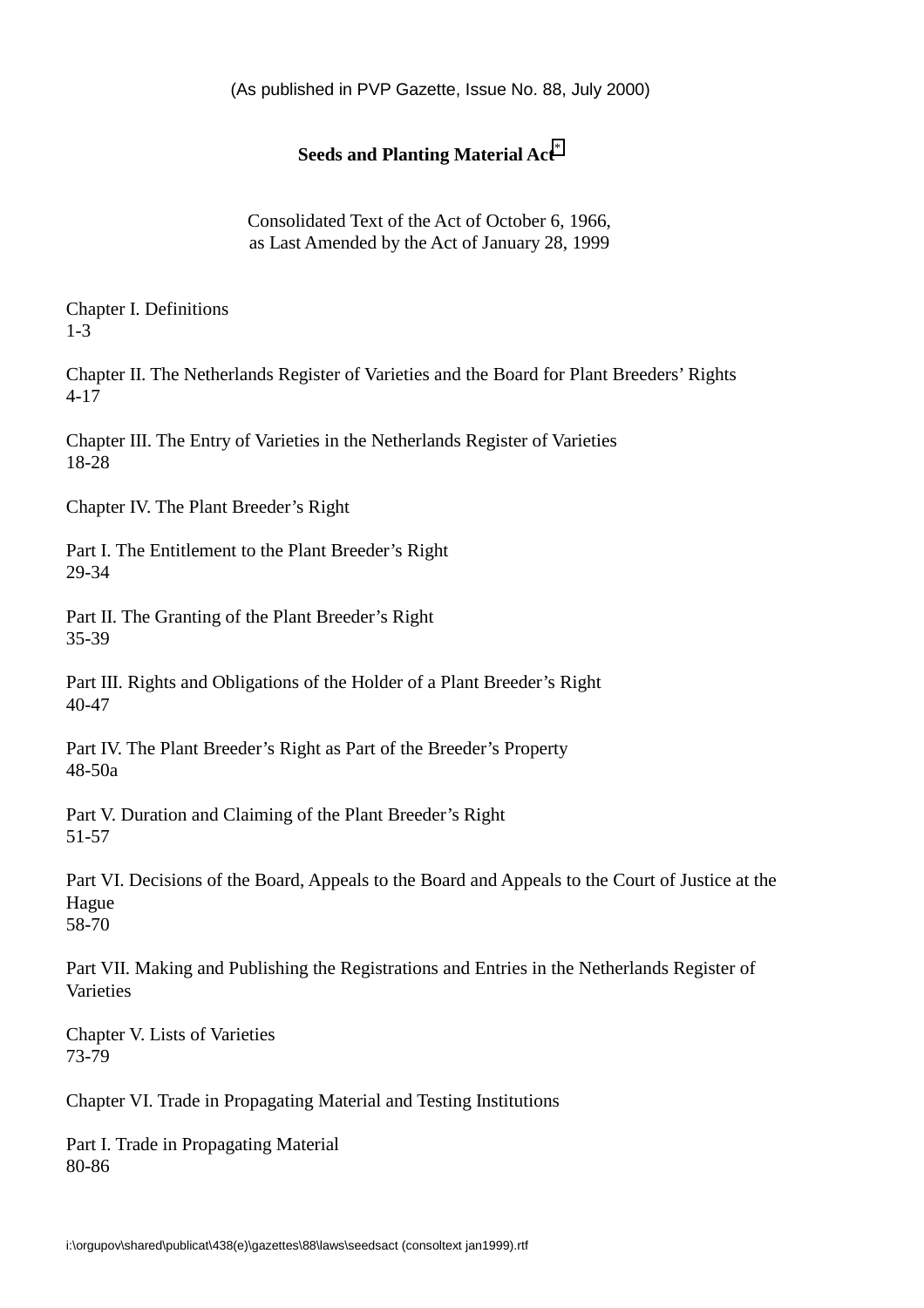Part II. Testing Institutions 87-93

Chapter VII. 94

Chapter VIII. Penal Provisions 95-98

Chapter IX. Transitional and Final Provisions 99-102

Signature

History:

This Act was amended by the Acts of 8 May 1969, Stb. 191, 7 September 1972, Stb. 461, 4 February 1981, Stb. 35, 25 January 1984, Stb. 19, 2 May 1984, Stb. 238, 14 November 1984, Stb. 573, 26 June 1986, Stb. 388, 3 December 1987, Stb. 591, 25 October 1989, Stb. 491 jo 11 December 1991, Stb. 608, 18 April 1991, Stb. 233, 4 June 1992, Stb. 422, 24 June 1992, Stb 409, 8 October 1992, Stb. 593, 16 December 1993, Stb. 650, 23 December 1993, Stb. 690, 26 April 1995, Stb. 250, 10 July 1995, Stb. 355, 26 June 1996, Stb. 398, 11 December 1996, Stb. 1997, 4, 6 February 1997, Stb. 63, 6 November 1997, Stb. 510, 17 December 1997, Stb. 660, 25 June 1998, Stb. 446, 28 January 1999, Stb. 30

Staatsblad

455

Act of 6 October 1966 containing new regulations governing plant breeders' right and the trade in the propagating material of agricultural and horticultural species

We, JULIANA, by the Grace of God, Queen of the Netherlands, Princess of Orange Nassau, etc., etc., etc.

To all and singular to whom these presents shall come, Greeting! We give notice that:

Whereas We have considered that it is desirable to establish new regulations governing plant breeders' right and the trade in the propagating material of agricultural and horticultural species;

We, therefore, having heard the Council of State, and in consultation with the States General, have approved and decreed as We hereby approve and decree: -

# CHAPTER I *Definitions*

# Section 1

For the purposes of this Act:

"Our Minister" shall mean Our Minister of Agriculture and Fisheries;

"The Board" shall mean the Board for Plant Breeders' Rights, referred to in Section 5;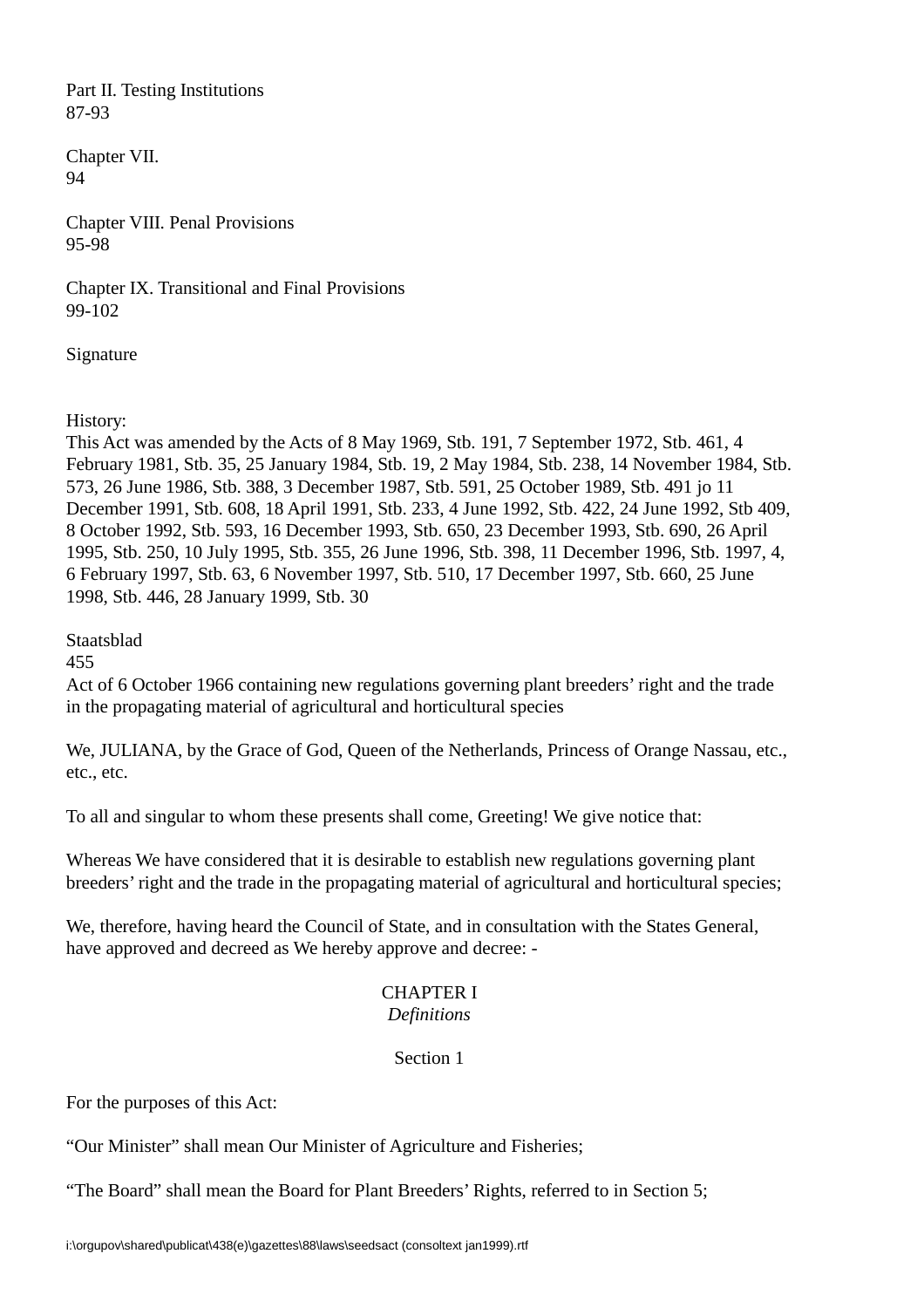"Union" shall mean the Union for the Protection of New Varieties of Plants, constituted by the States that are party to the International Convention for the Protection of New Varieties of Plants, signed at Paris on December 2, 1961;

"Member State of the Union" shall mean a State that is a member of the Union.

# Section 2

For the purposes of this Act:

"Variety" shall mean any group of plants within a single botanical taxon of the lowest known rank, which group, irrespective of whether the conditions for the grant of a plant breeder's right laid down in this Act are fully met, can be:

- defined by the expression of the characteristics resulting from a given genotype or combination of genotypes;
- distinguished from any other group of plants by the expression of at least one of the said characteristics; and
- considered as a unit with regard to its suitability for being propagated unchanged.

"Propagating material" shall mean plants or parts thereof that are intended for cultivation by planting or sowing or by any other means;

"Commercialisation" shall mean offering for sale, selling and supplying;

"Putting on the market" shall mean the first act of commercialisation.

- 1. When "agricultural species" are referred to in this Act, they shall include:
	- a. poppy (Papaver somniferum L.), white mustard (Sinapis alba L.), caraway (Carum carvi L.) and white clover (Trifolium repens L.);
	- b. those varieties of pea (Pisum sativum L.), maize (Zea mays L.), turnip (Brasica campestris L. Var. rapa (L.) Hartm.), black radish (Raphanus sativus L. Var. Niger (Mill.) Pers.), dwarf French bean (Phaseolus vulgaris L.) and carrot (Daucus carota L.) that are not included under 'horticultural species' under paragraph (2).
- 2. When "horticultural species" are referred to in this Act, they shall include:
	- a. in the case of pea, those varieties that are suitable for cultivation solely or mainly for harvesting at the green stage for human consumption;
	- b. in the case of maize, the varieties of pop corn and sweet corn;
	- c. in the case of turnip and black radish, those varieties that are suitable for cultivation solely or mainly for human consumption;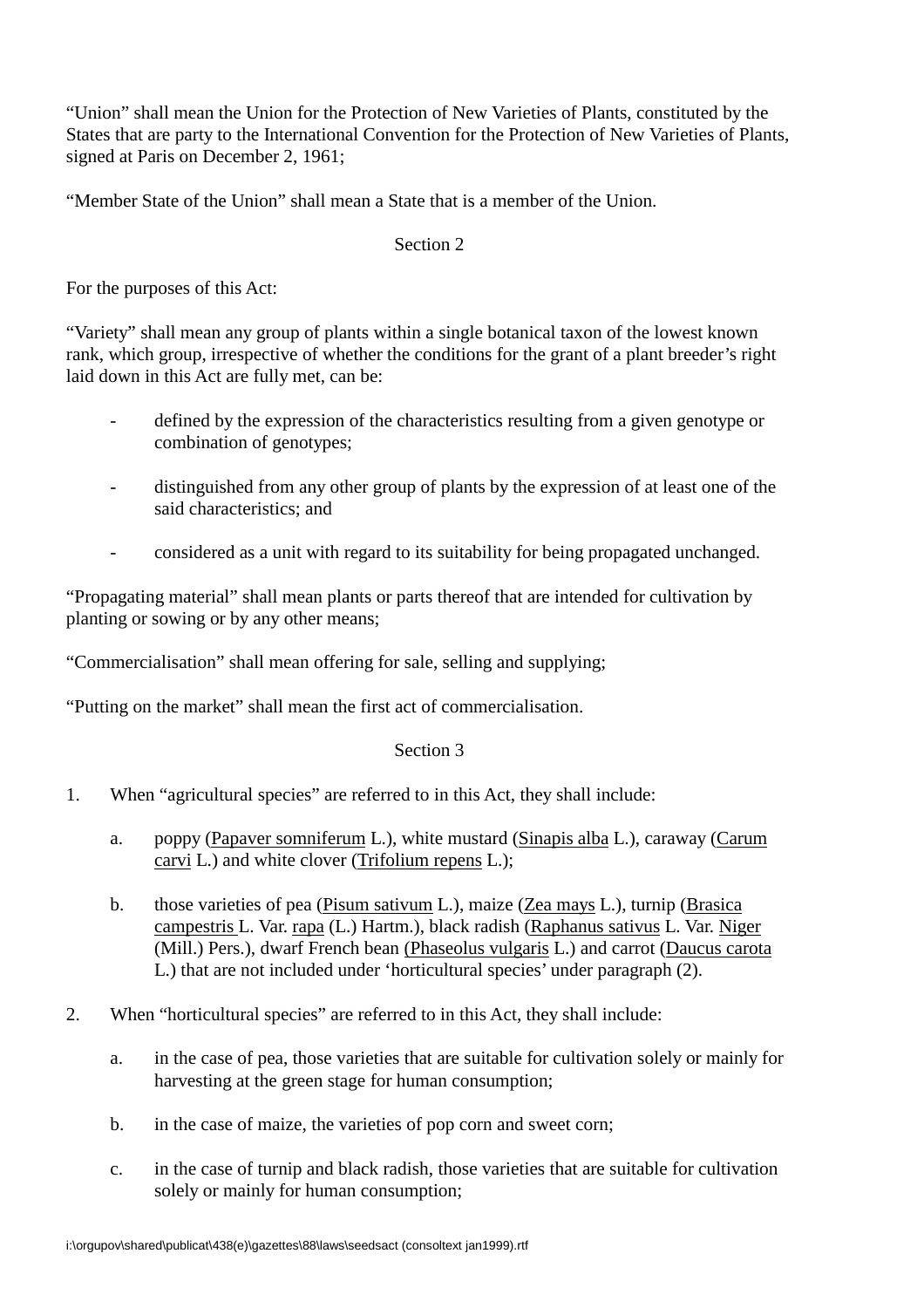- d. in the case of dwarf French bean, those varieties that are suitable for cultivation solely or mainly for harvesting at the green stage;
- e. in the case of carrot, the varieties of red carrot.
- 3. Horticultural species shall likewise include:
	- a. those varieties of agricultural species that are suitable for cultivation solely or mainly for ornamental purposes;
	- b. sylvicultural species.
- 4. It may be provided by general administrative order that, for the purposes of this Act, cultivated species, varieties or groups of varieties other than those mentioned in the preceding paragraphs shall be regarded as either agricultural or horticultural species.

# CHAPTER II

*The Netherlands Register of Varieties and the Board for Plant Breeders' Rights*

Section 4

- 1. There shall be a register for the purpose of entering therein groups of plants for which it has been established that they constitute varieties. The register shall be public and shall be called Netherlands Register of Varieties.
- 2. The arrangement of the Netherlands Register of Varieties shall be laid down by or by virtue of a general administrative order.

#### Section 5

- 1. There shall be a Board for Plant Breeders' Rights comprising:
	- a. a Central Department;
	- b. an Agricultural Species Department;
	- c. a Horticultural Species Department;
	- d. an Appeals Department.
- 2. The departments may be subdivided into sections by general administrative order.

Section 6

### 1. The Board shall have:

- a. a President;
- b. three Vice-Presidents;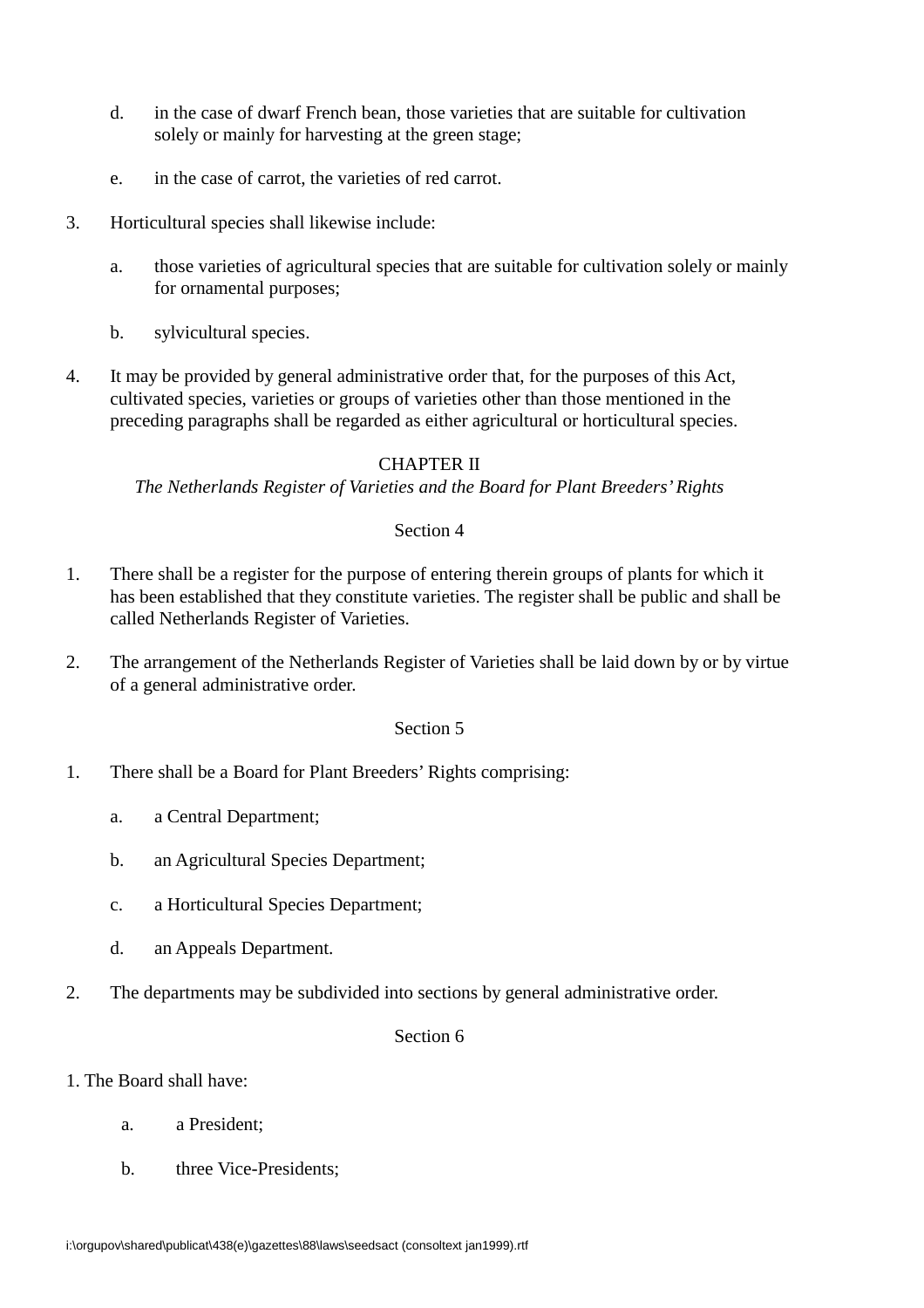- c. a minimum of three and a maximum of seven members for each department or section.
- 2. A Secretary and one or more Assistant Secretaries shall be attached to the Board.

- 1. We shall appoint the President, the Vice-Presidents and other members of the Board. The appointment shall be for a period of five years.
- 2. The persons referred to in the preceding paragraph shall be eligible for reappointment. They may be discharged by Us at their request.
- 3. The President shall be sworn in by Our Minister, and the Vice-Presidents and other members shall be sworn in by the President, before they enter upon their duties.
- 4. The President, Vice-Presidents and other members of shall be discharged as from the first day of the month following the month in which they reach the age of seventy.

## Section 8

- 1. Spouses or registered partners, blood relatives and relatives by marriage up to and including the third degree of relationship may not be members of the same department unless it is subdivided into sections; in that event they may not be members of the same section.
- 2. If the marriage or the registered partnership has been contracted or the relationship by marriage has come into being after the appointment, the last-appointed member may no longer be a member of the department or section in question, unless our Minister has given his permission.
- 3. The relationship by marriage or registered partnership shall cease to exist upon the dissolution of the marriage or the registered partnership that established it.
- 4. Members who have dealt with a case in the first instance shall not take part in the proceedings in the Appeals Department relating to that case.

### Section 9

- 1. The Secretary and Assistant Secretaries shall be appointed by Our Minister.
- 2. They shall have obtained the degree of doctor of law, or have qualified as lawyers, at a State University or at some other Netherlands University of equivalent status, provided the degree or qualification was awarded on the strength of an examination in Netherlands civil law and commercial law, constitutional law and criminal law.

# Section 10

1. Without prejudice to what is stated elsewhere, the President, Vice-Presidents and other members shall be discharged by Us: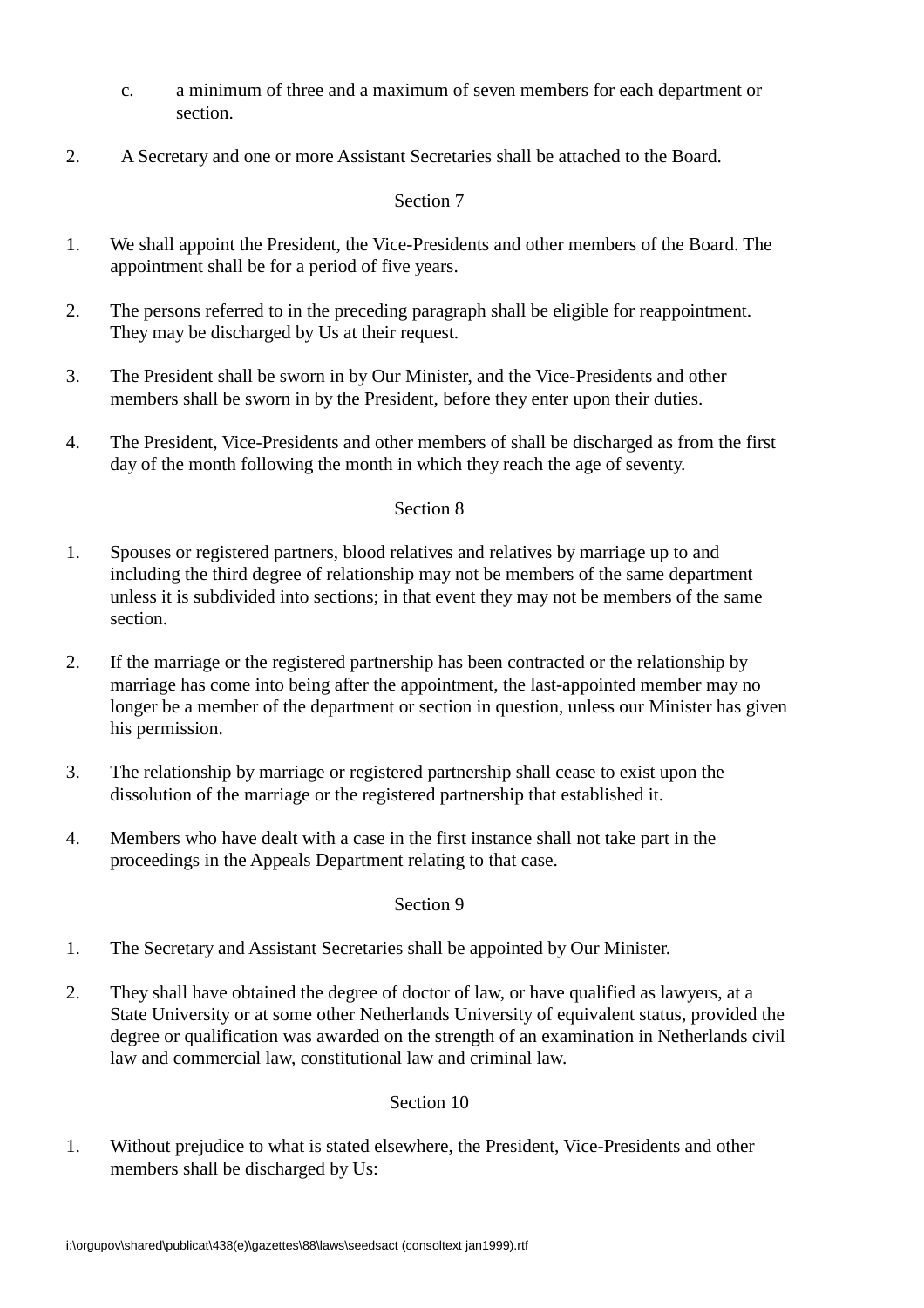- a. if age, permanent physical disability or mental illness has rendered them unfit to perform their duties;
- b. if they have been placed under guardianship.
- 2. Without prejudice to what is stated elsewhere, the persons referred to in the preceding paragraph may be discharged by Us:
	- a. if they have contravened the provisions of Sections 11 and 12;
	- b. if they have been declared bankrupt, the personal debt restructuring scheme applies to them or they have been granted suspension of payment or are in prison for debt.
- 3. Before the person concerned is discharged by virtue of the preceding paragraph, he shall be heard, or at least be duly summoned.
- 4. In the event of any of the circumstances referred to in paragraph (2) arising, Our Minister shall have the power to immediately suspend the person concerned; suspension shall be for a period not exceeding three months.

The General Expiry of Periods Act shall not apply to this period.

# Section 11

The President, Vice-Presidents, members, Secretary and Assistant Secretaries shall be pledged to secrecy in respect of what comes to their knowledge in the course of their duties and in respect of any opinions expressed when a case is being dealt with.

# Section 12

The persons referred to in the preceding Section shall not take part in proceedings involving cases in which they have any vested interest whatsoever.

# Section 13

Our Minister shall lay down rules for the reimbursement of travel and accommodation expenses and for the payment of an attendance fee to the President, Vice-Presidents, and members. Our Minister may grant an annual fixed sum to the President and the Vice-Presidents in lieu of an attendance fee.

- 1. The Board shall have the power to hear witnesses and experts.
- 2. Any person called as a witness shall obey the summons.
- 3. Sections 191 and 203, paragraphs (2) and (3), of the Code of Civil Procedure shall apply mutatis mutandis to witnesses.
- 4. The Board may order witnesses who, though duly summoned, failed to appear, to be brought before it by the public authorities.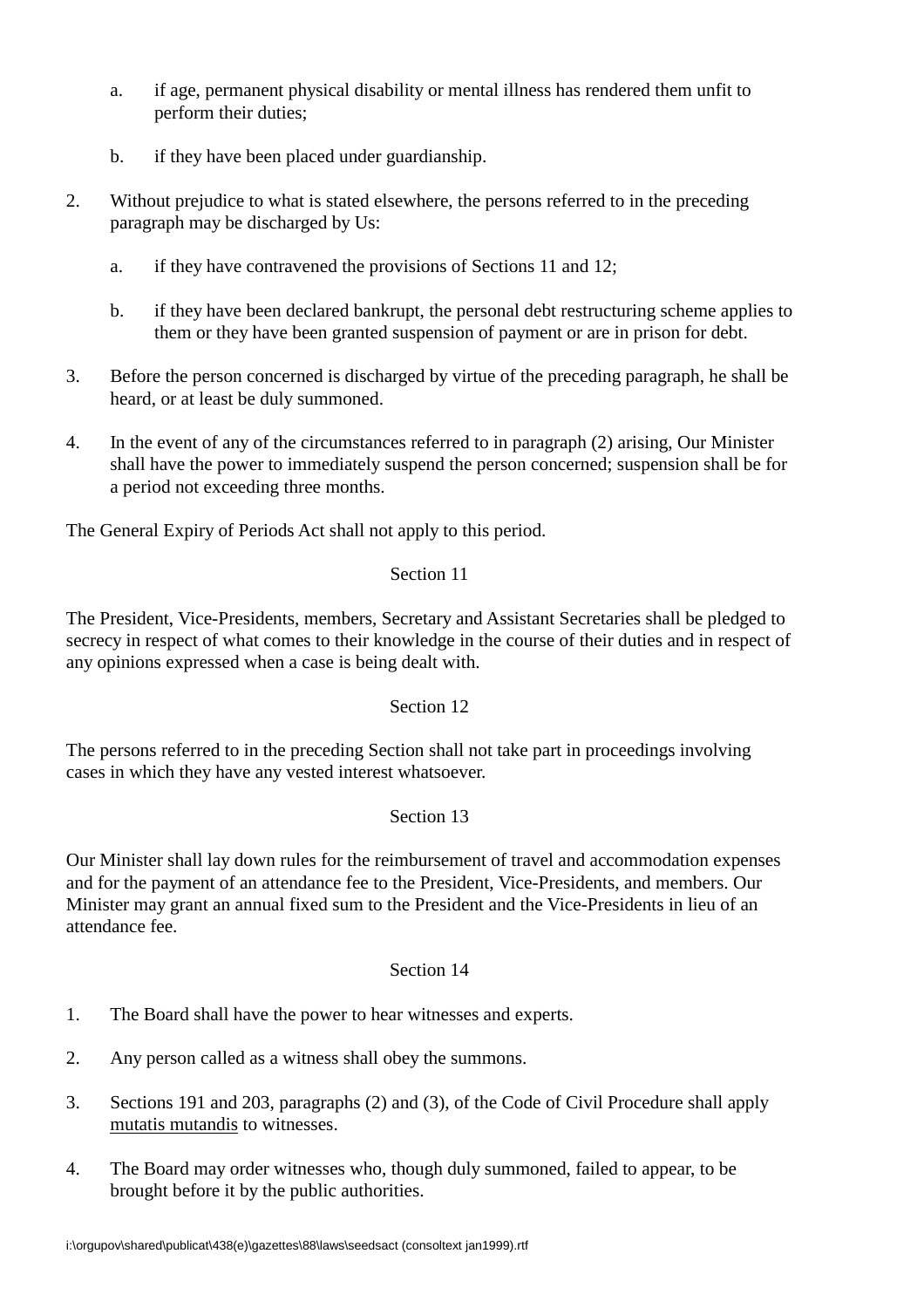- 5. The provisions of Sections 197-199, 203 and 205 of the Code of Civil Procedure shall apply mutatis mutandis to the hearing of witnesses.
- 6. The experts shall be impartial and make their reports in good faith. The Board may impose on them the obligation that they will maintain secrecy.

- 1. Further provisions regarding the composition of and the procedure to be adopted by the Board and the swearing in of members shall be made by or by virtue of a general administrative order.
- 2. The following shall be regulated, among other things, in the general administrative order:
	- a. the composition of the departments and sections to carry out the tasks entrusted to the Board;
	- b. the calling up of applicants, petitioners and other interested parties, and of witnesses and experts;
	- c. the compensations to be paid to witnesses and experts.

## Section 16

- 1. Our Minister shall fix a tariff of fees payable for work done by the Board when making entries or notes in, and issuing copies of or extracts from, the Netherlands Register of Varieties and for the advice as referred to in Section 41 (4).
- 2. The Board shall not deal with documents nor furnish applicants with copies of or extracts from, the Netherlands Register of Varieties until the amount due under the preceding paragraph is paid.

# Section 17

All documents addressed to or emanating from the Board shall be exempt from stamp duty and from the formality of registration.

# CHAPTER III

The Entry of Varieties in the Netherlands Register of Varieties

- 1 The following varieties shall be entered in the Netherlands Register of Varieties:
	- a. varieties for which plant breeders' rights have been granted;
	- b. varieties of agricultural species designated by or on behalf of Our Minister and of horticultural species designated by general administrative order and meeting the requirements of sub-paragraphs (a), (b) and (c) of paragraph (1) of Section 29, but for which plant breeders' rights cannot be granted.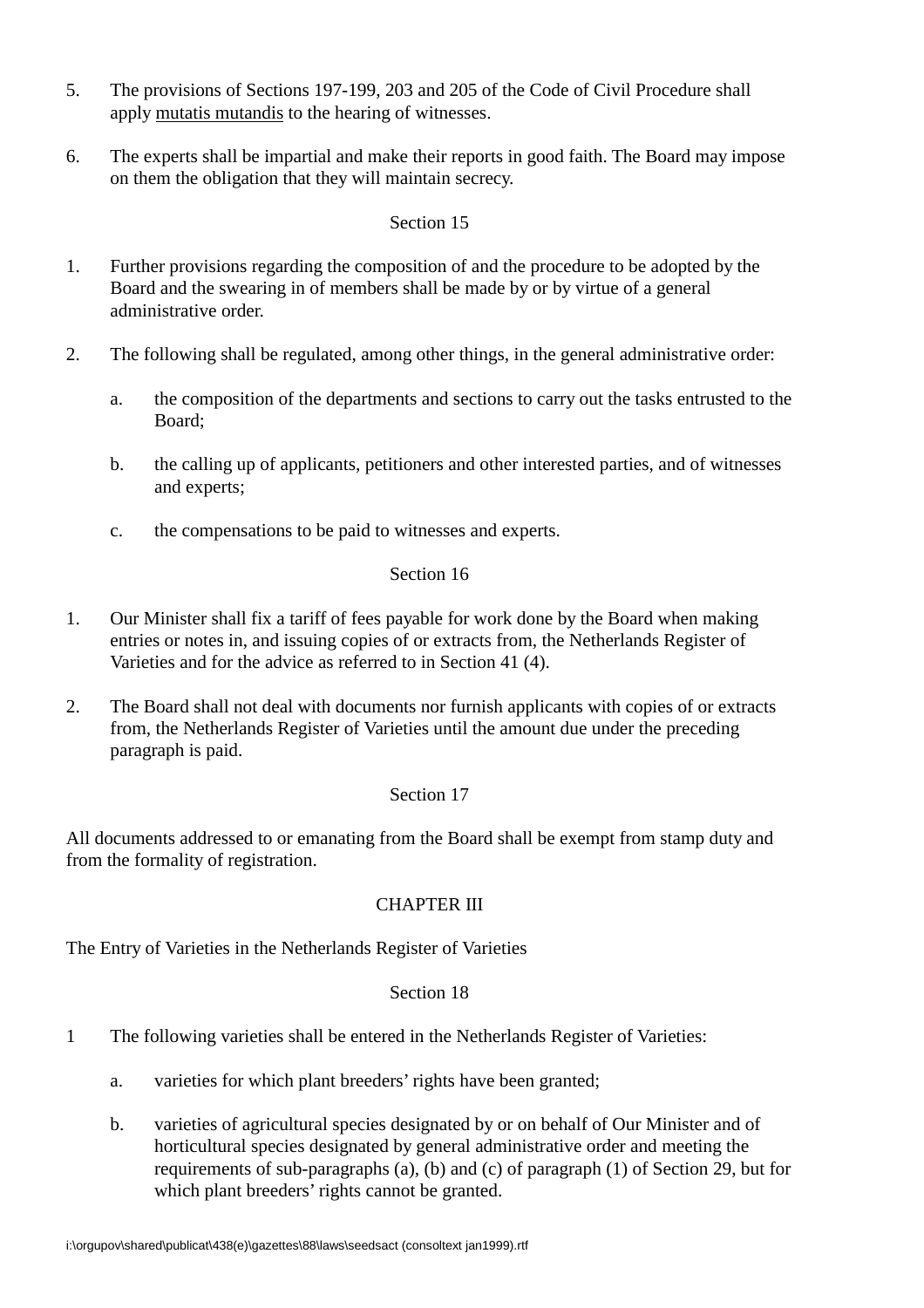- 2. Subject to rules to be laid down by general administrative order, varieties other than those referred to in sub-paragraph (b) of paragraph (1) for which a plant breeder's right cannot be granted and which belong to agricultural species designated by general administrative order shall be entered in the Netherlands Register of Varieties at the breeder's request. The rules may impose upon the breeder the obligation to pay an annual fee specified therein.
- 3. The Board shall enter the variety in the Register by recording the description characterising the variety, determined by the Board, and its denomination.
- 4. The denomination entered in the Register shall be taken as the generic name of the variety.

- 1. The denomination must enable the variety which it designates to be identified. It may not consist solely of figures, except where this is an established practice for designating varieties. It must not be liable to mislead or to cause confusion concerning the characteristics, value or identity of the variety or the identity of the breeder. In particular, it must be different from every denomination which designates, in any Member State of the Union, an existing variety of the same or a closely related cultivated species.
- 2. The denomination must not be contrary to public order or offensive.
- 3. The denomination shall be the same as that already registered for the variety in any Member State of the Union , provided it is suitable for use in this country.
- 4. No denomination shall be adopted in respect of which the Board finds that it so closely resembles a trade name or trademark that it would be liable to cause confusion regarding the nature or origin of products.

### Section 20

- 1. Before adopting a denomination, the Board shall publish it in a manner to be determined by Our Minister.
- 2. Interested parties may lodge objections to a denomination with the Board within eight weeks of the date of its publication on the ground that it resembles a trade name or trademark so closely that it would be liable to cause confusion regarding the nature or origin of products.
- 3. The Board shall not adopt a denomination until it has until it has decided on the objectives referred to in paragraph (2).
- 4. The Industrial Property Office, shall, on request, furnish the Board with information concerning the trademarks registered with it.

### Section 21

1. The applicant shall propose a denomination for the variety when applying for a plant breeder's right or when making the application referred to in paragraph (2) of Section 18.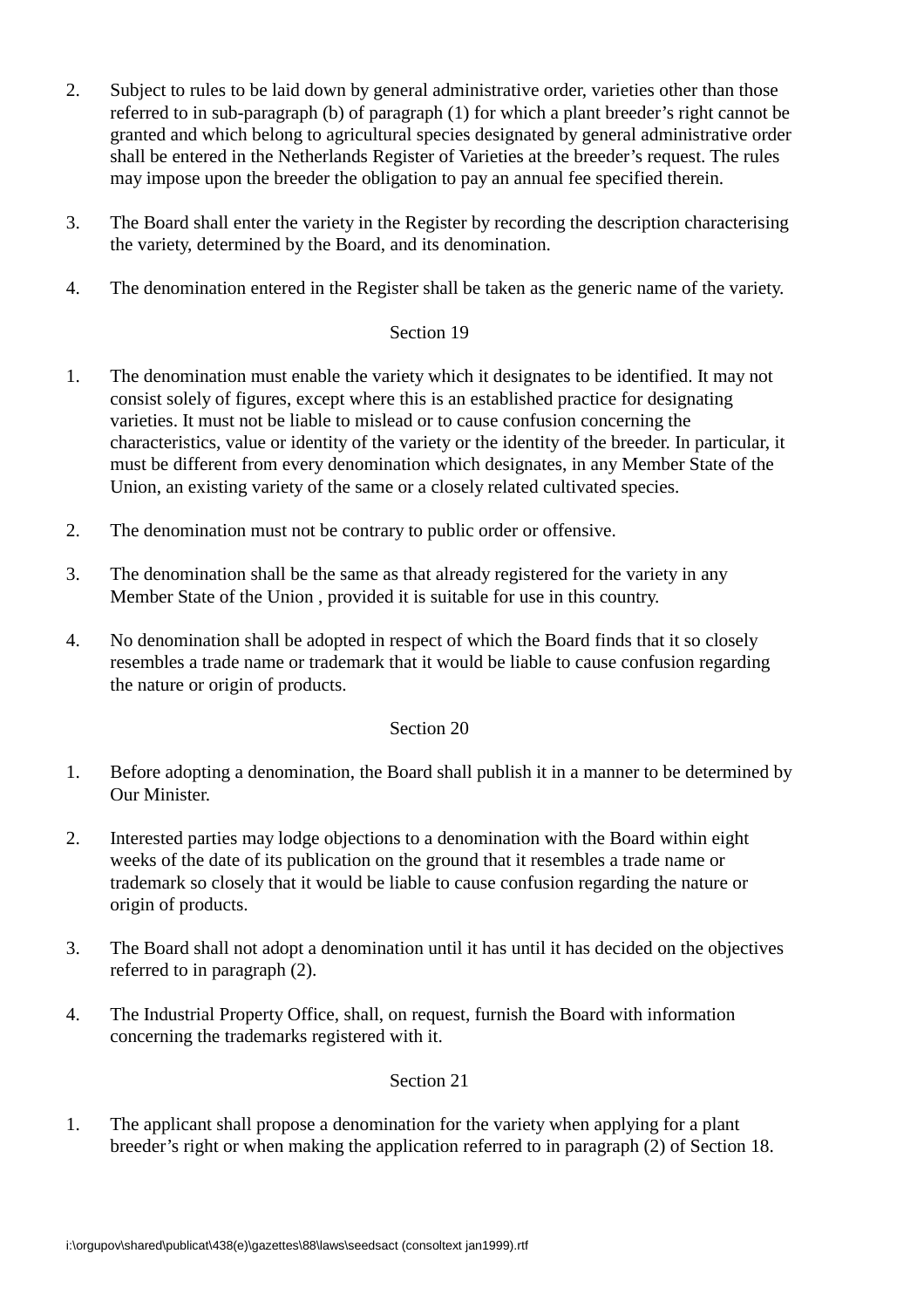- 2. The applicant may also use a provisional designation. If he does, he shall propose a denomination at a time to be fixed by the Board.
- 3. The proposed denomination shall be accompanied by a deed stating that the applicant will renounce any right accruing to him in any Member State of the Union with respect to that denomination for identical or similar products in the event of the proposed denomination being registered.

The Board shall send a copy of the deed to the Industrial Property Office and to the Office of the Union when the denomination has been registered.

4. The Board shall adopt the proposed denomination or the denomination referred to in paragraph (3) of Section 19, unless it is of the opinion that doing so would be contrary to the provisions of Section 19. In that event it shall call upon the applicant to propose another denomination.

### Section 22

- 1. The Board may also establish and register a provisional description characterising the variety.
- 2. The Board may supplement the description and shall register the additional information:
	- a. at the request of the interested party;
	- b. ex officio, if such is required in view of the description of some other variety, in which case the interested party shall be heard; or for other reasons, but then only with the interested party's consent.
	- 3. the term 'interested party' used in paragraph (2) shall be understood to mean the holder of a plant breeder's right, or the breeder of a variety of the kind referred to in paragraph (2) of Section 18.

- 1. If the use of a registered denomination for propagating material of the variety for which it was registered is prohibited by the decision of a Court on the ground of a right accruing to another person with respect to that denomination, the President of the Board shall delete the registered denomination at the request of the first party to take action and shall enter a provisional designation to serve as the denomination, if possible in consultation with the holder of the plant breeder's right, or with the breeder of a variety of the kind referred to in paragraph (2) of Section 18.
- 2. The Board shall adopt a new denomination after having given to the holder of the plant breeder's right, or the breeder of a variety of the kind referred to in paragraph (2) of Section 18, the opportunity to suggest another denomination within a certain time limit and shall register the new denomination.
- 3. If it is established that a variety cannot be recorded under the registered denomination in the Register of Varieties established by the European Community for the species to which the variety belongs, the President of the Board may, at the request of the holder of the plant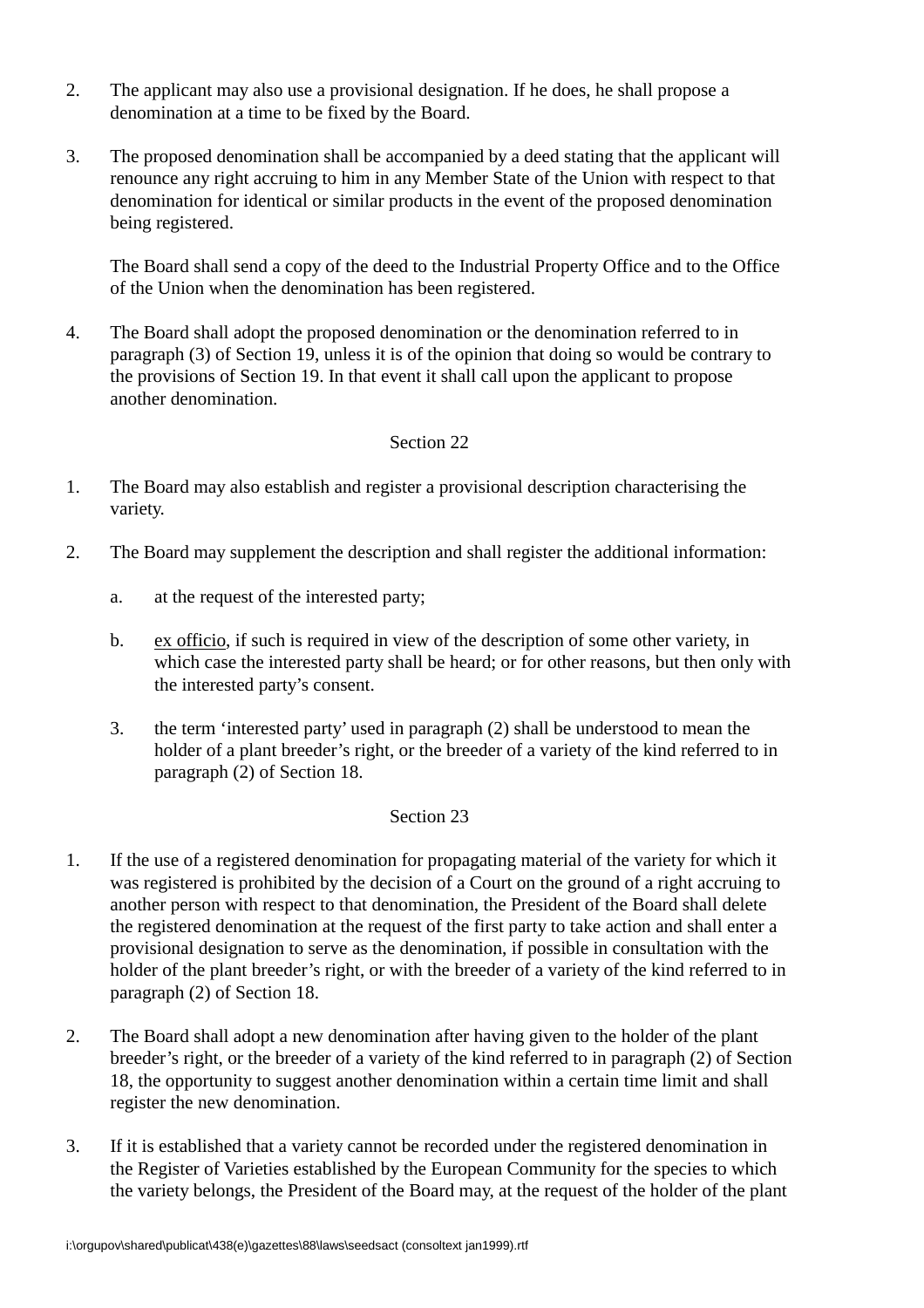breeder's right to that effect, delete a registered denomination and enter a provisional designation to serve as the denomination. The second paragraph shall apply mutatis mutandis.

# Section 24

- 1. The applications and requests referred to in this Chapter, and the withdrawal and refusal of such applications and requests, shall be recorded in the Netherlands Register of Varieties.
- 2. The registrations referred to in this Chapter and the entries pertaining to the applications referred to in paragraph (2) of Section 18, and the withdrawal and refusal of such applications, shall be published in the Nederlandse Staatscourant.

# Section 25

The decisions of the Board made pursuant to the provisions of this Chapter shall be communicated to the interested party referred to in Section 20, the applicant referred to in Section 21 or the holder of the plant breeder's right referred to in Sections 22 and 23 or the breeder of a variety of the kind referred to in paragraph (2) of Section 18.

### Section 26

- 1. An appeal against the decisions referred to in Section 25, with the exception of the decisions made pursuant to Section 20 or paragraph (2) of Section 23, may be lodged with the Appeals Department.
- 2. An appeal against the final decisions made by the Board pursuant to Section 20 or paragraph (2) of Section 23, may be lodged with the Court of Justice at The Hague, which shall sit in chambers. The Clerk of the Court shall inform the Board of the appeal and of the Court' s decision within three days.
- 3. The appeal may be lodged by the person who is to be informed of the decision pursuant to Section 25
- 4. The appeal referred to in paragraph (2) shall be made by substantiated petition within six weeks of the date of communication of the decision.

### Section 27

Further provisions shall be made by or by virtue of a general administrative order with respect to:

- a. the applications and requests referred to in this Chapter;
- b. the fixing of the date on which the applications and requests referred to under (a) shall be deemed to have been submitted to the Board;
- c. the hearing of interested parties.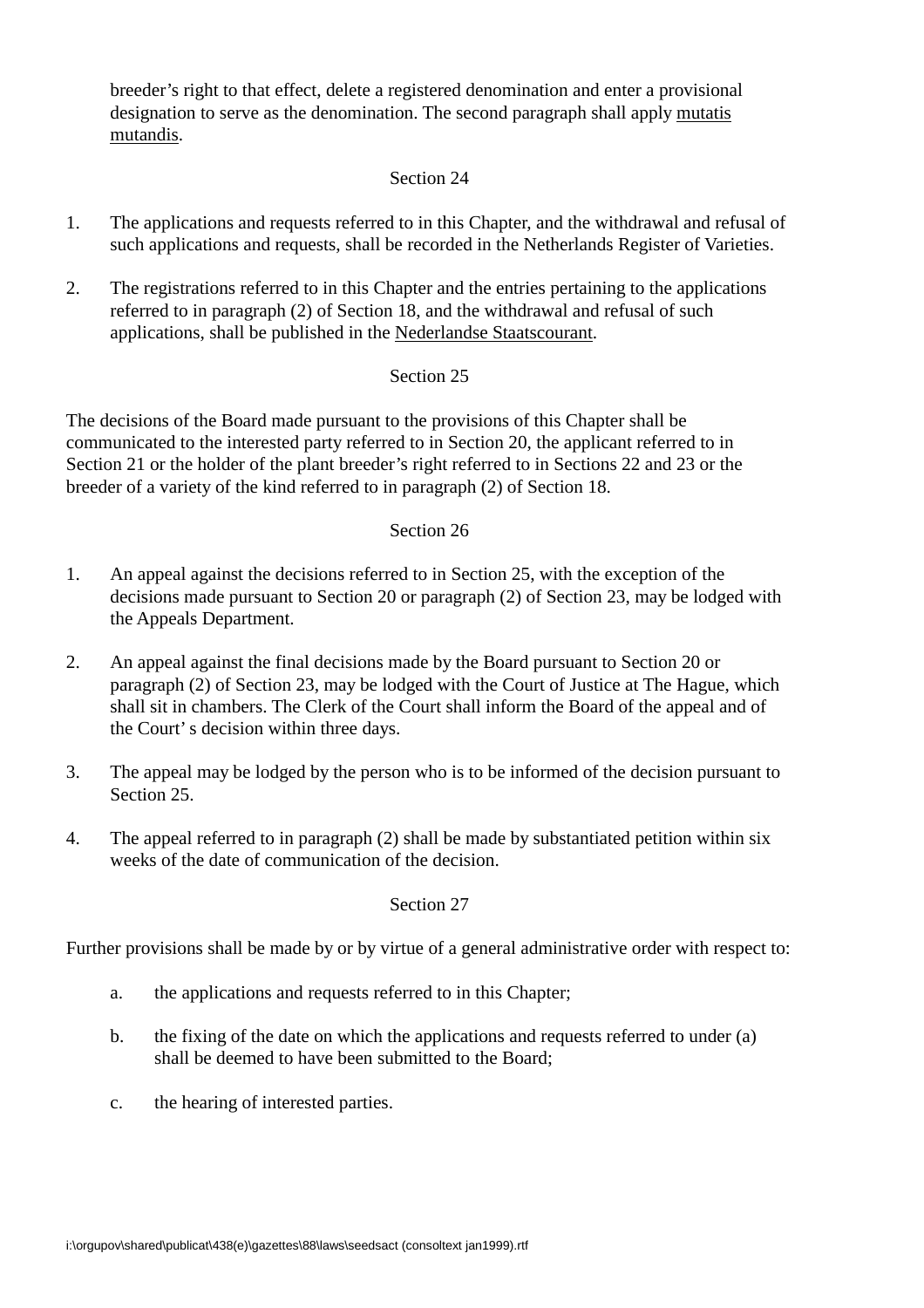The registrations and entries referred to in this Chapter and based on decisions against which an appeal may be lodged shall be made when a decision has been taken on the appeal or if the time limit for an appeal has expired without the appeal having been lodged, or if the appeal has been withdrawn by means of a written notification to that effect addressed to the Board.

### CHAPTER IV

## *The Plant Breeder's Right*

### PART I

# *The Entitlement to the Plant Breeder's Right*

- 1. A plant breeder' s right may be granted in respect of a new variety of a plant genus or species. The plant breeder's right shall be granted if:
	- a. at the moment of making the application for a plant breeder's right, the variety is clearly distinguishable from any other variety whose existence is a matter of common knowledge at that time;
	- b. the variety is sufficiently homogeneous, having regard to the particular features of its propagation;
	- c. the variety is stable in such a manner that it remains true to its description, in its essential characteristics, after repeated propagation or, where the breeder has defined a particular cycle of propagation, at the end of each cycle.
- 2. For the purposes of sub-paragraph (a) of paragraph (1) a variety's existence shall be deemed a matter of common knowledge if, in any country, an application was filed for a plant breeder's right or for the entering of this variety in an official register of varieties, from the date of the application provided that the application leads to the granting of a plant breeder's right or to the entering of the said variety in the official register of varieties, as the case may be.
- 3. A variety shall not be regarded as new if, at the time of the application for a plant breeder's right, propagating or harvested material of the variety has been sold or otherwise disposed of to others with the consent of the person or his predecessor in title who bred, or discovered and developed the new variety by his own efforts, for purposes of exploitation:
	- a. in the Netherlands earlier than one year before the date of application;
	- b. outside the Netherlands in the case of trees or vines earlier than six years before the date of application;
	- c. outside the Netherlands, in the case of varieties other than those referred to under sub-paragraph (b), earlier than four years before the date of application.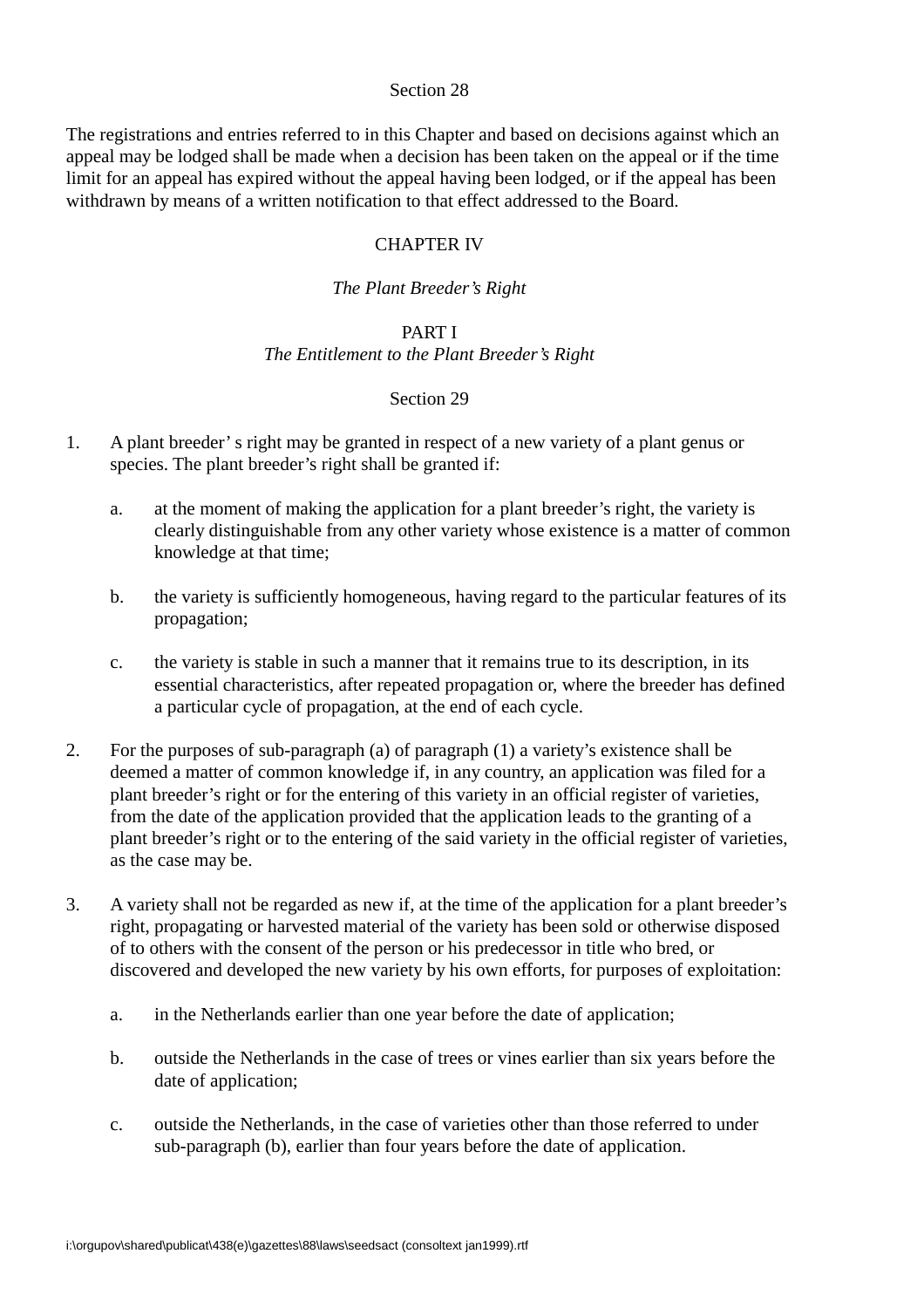4. The fact that material of a variety has been given to others to test, or has been submitted for registration or registered in an official register, may not be held against the breeder of the variety or his successor in title.

## Section 30

- 1. The entitlement to a plant breeder's right shall accrue to the person or his predecessor in title who bred, or discovered and developed the new variety by his own efforts.
- 2. If the variety has been bred, or discovered and developed outside the Netherlands by the efforts of a natural person without the Dutch nationality or a legal entity without a registered office in the Netherlands there shall only be an entitlement to a plant breeder's right in so far as the Netherlands is obliged to grant the plant breeder's right under an international agreement.
- 3. If a variety has been bred, or discovered and developed outside the Netherlands and there is no obligation as that described in paragraph (2), a plant breeder's right may be granted in respect of the variety if Our Minister is of the opinion that granting that right will benefit agriculture or horticulture in the Netherlands. Our Minister may make the granting of the right subject to certain conditions and he may limit the scope of the rights accruing to the breeder under this Act.

# Section 31

- 1. If the person referred to in paragraph (1) of Section 30 has bred, or discovered and developed a variety in the context of his employment or in the context of an agreement with a client to work for payment other than wages and the nature of the work involves plant breeding activities with respect to the cultivated species to which the variety belongs, the entitlement to the plant breeder's right shall accrue to the employer, the client or the predecessors in title of the said employer or client.
- 2. In the event referred to in paragraph (1) the person who has done the breeding work shall be entitled to a fair remuneration, unless such remuneration may be deemed to be included in the wages received by him or the benefits enjoyed by him.
- 3. Any stipulation in derogation from the provisions of paragraph (2) shall be null and void.

### Section 32

If two or more persons associated otherwise than in the manner described in Section 31 have together bred, or discovered and developed a new variety, they shall be jointly entitled to the plant breeder's right.

### Section 33

If, pursuant to Section 30, two or more persons can lay claim independently of each other to the grant of a plant breeder's right in respect of the same variety, the entitlement to the plant breeder's right shall accrue to the person who applied for it first.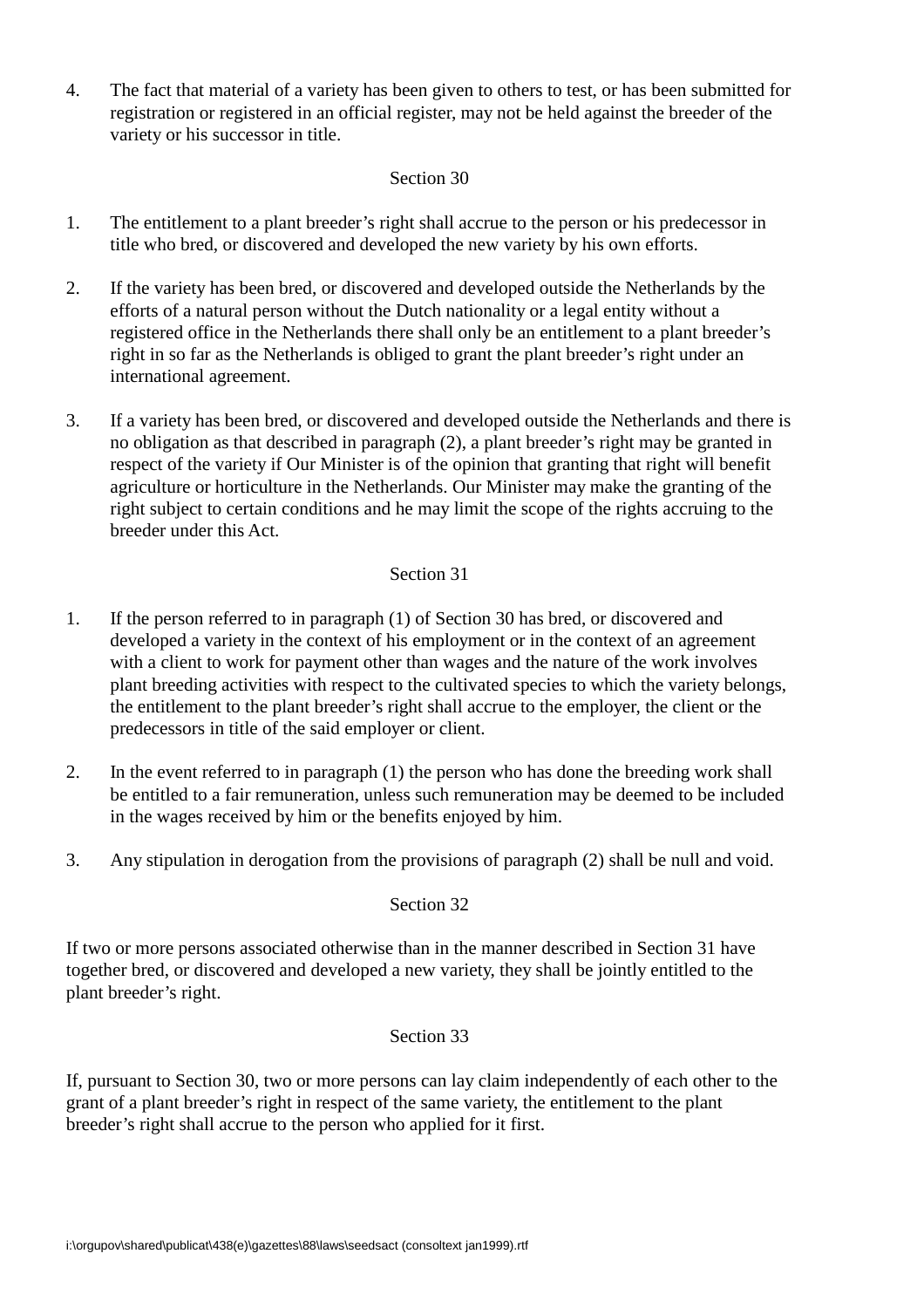- 1. Any person who, in another Member State of the Union, has filed an application for a plant breeder's right in accordance with the provisions in force in that State shall enjoy a right of priority in respect of the granting of a plant breeder's right in the Netherlands for the same variety, provided that:
	- a. within twelve months of the date of filing of the application in the Member State of the Union, excluding the day on which the application was made, he files a provisional application in the Netherlands and thereby claims the priority in writing, and
	- b. within three months of the date of filing of the provisional application he submits copies of the documents submitted by him in the State of the first application, certified by the competent authority of that State, and
	- c. within two years of the expiry of the period mentioned under (a) he submits a regular application as described in Section 35.
- 2. Priority has the effect that, notwithstanding the provisions of Sections 29 and 33, such matters as the filing of an application by another person or the commercialisation of propagating material of the variety, occurring in the period between the filing of the application in the other country and the filing of the provisional application in the Netherlands, shall not affect the application made in this country by the person entitled to priority.

# PART II

# *The Granting of the Plant Breeder's Right*

### Section 35

- 1. An application for a plant breeder's right shall be addressed to the Board and the right shall be granted by the Board.
- 2. In addition to the requirements of Section 21 with regard to the denomination, the application shall contain a clear description of the variety and an accurate account of the characteristics distinguishing it from other varieties of the same cultivated species.
- 3. For the purposes of examination the Board may require the breeder to furnish it with all the necessary material in accordance with its requirements.
- 4. If the applicant does not reside in the territory of the European Community he shall elect domicile in the Netherlands through a person authorised to that effect, and the election of the domicile shall, for the purpose of this Act, be deemed to remain valid until the Board is informed in writing of a change of domicile.

# Section 36

The application and the withdrawal or refusal of the application, shall be recorded in the Netherlands Register of Varieties.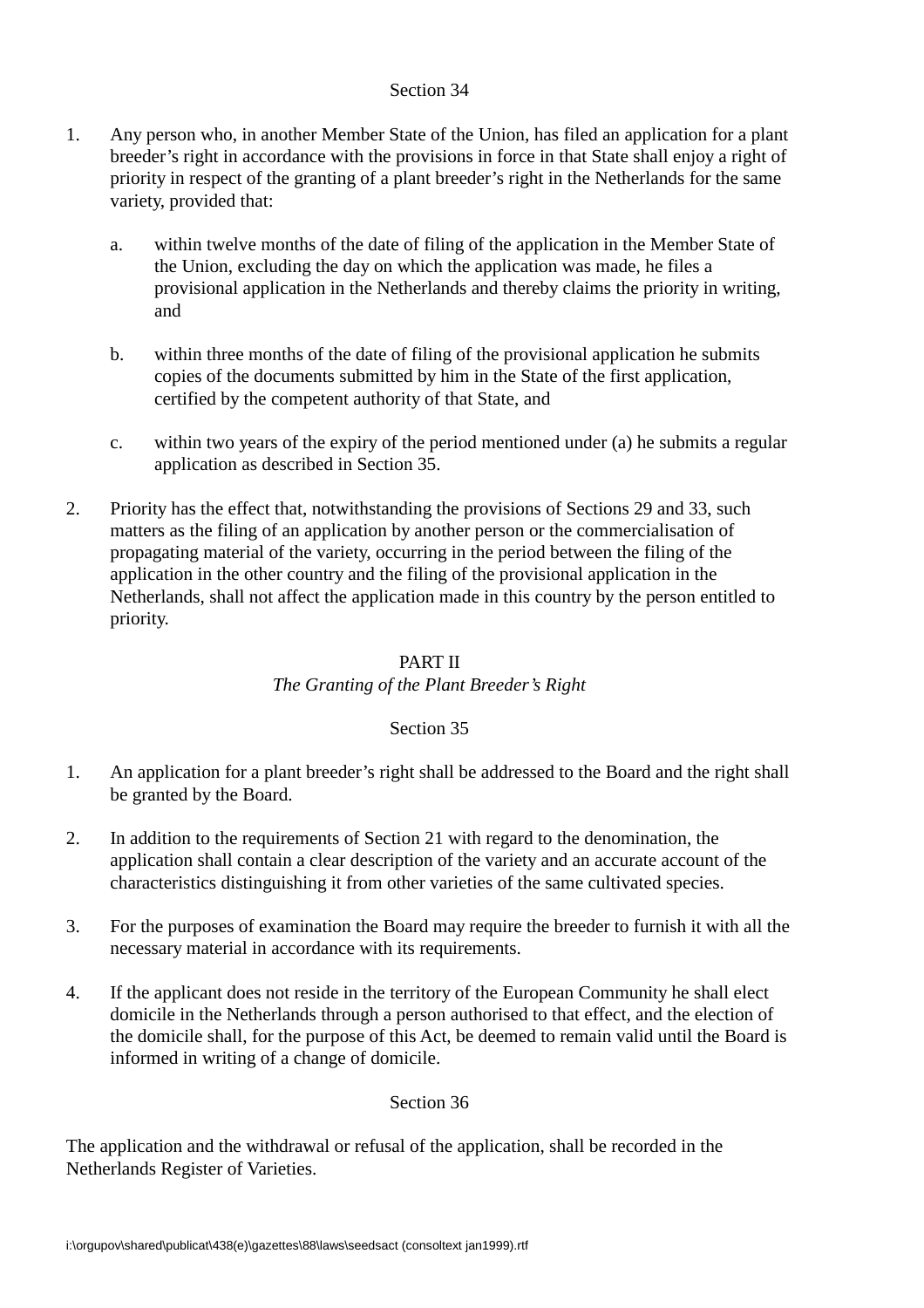# Section 36a

- 1. The holder of a plant breeder's right shall be entitled to a fair remuneration from any person who, during the period between the filing of the application for the grant of a plant breeder's right and the grant of that right pursuant to Section 37, has been engaged in activities as referred to in Section 40, with respect to the variety for which an application for a plant breeder's right has been filed.
- 2. The remuneration is only due for the activities engaged in after thirty days from the date the person concerned was notified by means of a summons of the holder's entitlement to the claim by virtue of this Section.
- 3. The summons shall be accompanied by copies certified by the Board of the documents presented to the Board in respect of the application, or passages thereof, in so far as they exclusively relate to the description of the variety for which the application was filed and the characteristics distinguishing it from other varieties. This does not include a description of the actual breeding process and the genealogical components of the variety.
- 4. The provisions of paragraph (1) do not apply to the person authorised to carry out the activities under an agreement with the person who pursuant to Section 30 or 31 is entitled to the grant of the plant breeder's right.

# Section 37

- 1. The description characterising the variety and its denomination shall be laid down in the decision granting the plant breeder' s right: Sections 19, 20, 21 and 22, paragraph (1), shall apply mutatis mutandis.
- 2. The fact that a plant breeder' s right has been granted shall also be recorded when the variety is entered in the Netherlands Register of Varieties.
- 3. The effective date of the plant breeder's right shall be the date following the day on which the entry and record referred to in the preceding paragraph were made.

### Section 38

It may be provided by general administrative order that, for varieties belonging to specified groups of cultivated species and for which plant breeders' rights have been granted, the holder of the right shall be required to pay an annual fee to be fixed by that general administrative order.

### Section 39

Further provisions shall be made by or by virtue of a general administrative order with respect to:

- a. applications for plant breeders' rights;
- b. the fixing of the date on which applications for plant breeders' rights shall be deemed to have been filed with the Board;
- c. the hearing of interested parties.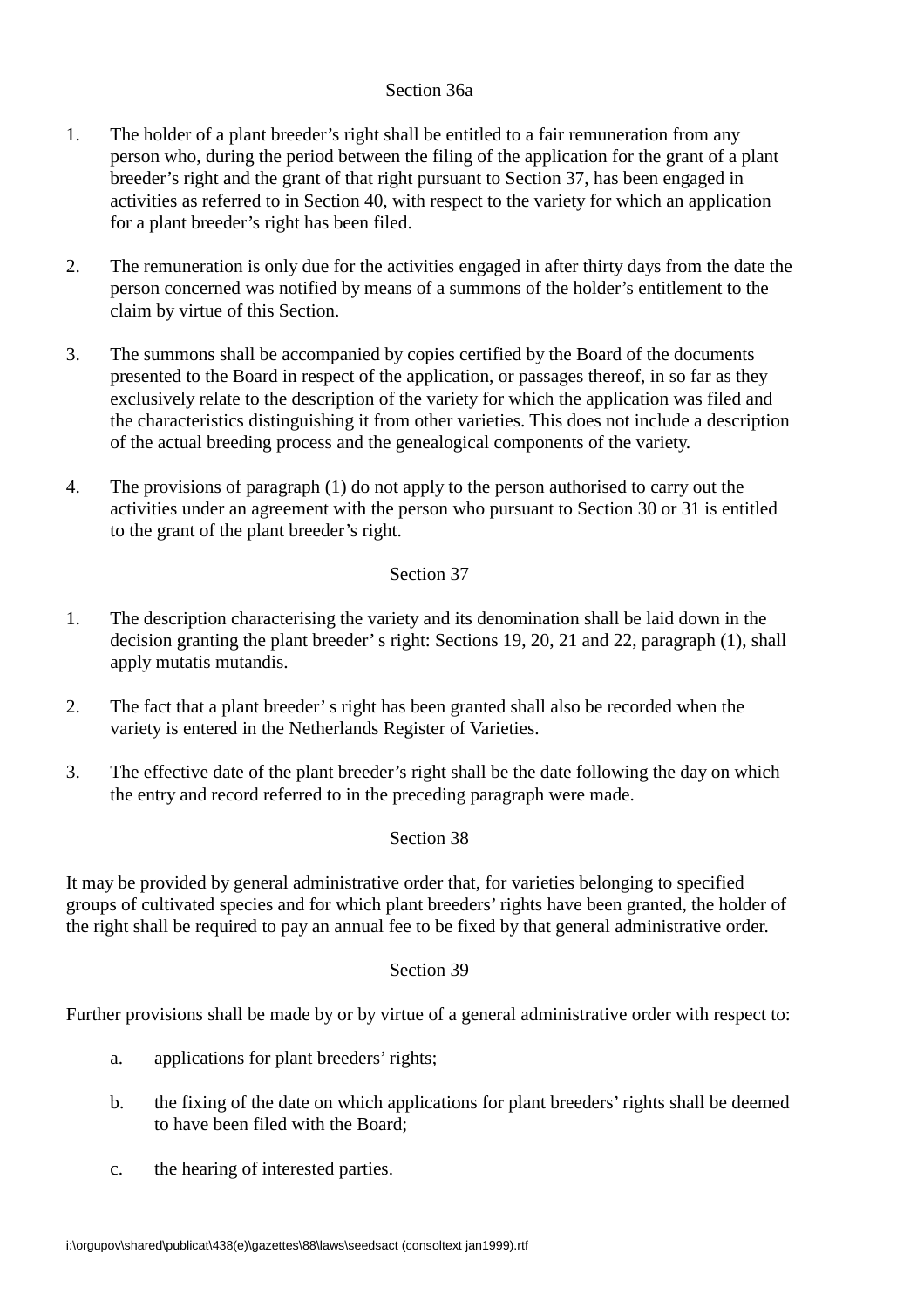# PART III

# *Rights and Obligations of the Holder of a Plant Breeder's Right*

# Section 40

- 1. The holder of the plant breeder's right shall have the exclusive right to produce, reproduce or condition for propagating purposes, propagating material of the variety to commercialise it, to offer it for sale, to export it, import it, to stock it for any of these purposes and to have any or all of these activities performed.
- 2. Persons other than the holder of the plant breeder's right shall not engage in the activities described in paragraph (1). The ban shall not apply if and in so far as authorisation to engage in them has been granted by or by virtue of this Act or by the holder of the plant breeder's right.
- 3. The ban shall not apply where
	- a. the activities are carried out for private, non-commercial purposes;
	- b. the activities are carried out solely for scientific research purposes;
	- c. the activities are carried out for developing new varieties.
- 4. The exclusive right shall also apply to activities with respect to harvested material of the variety, including entire plants and parts of plants, obtained through the unauthorised use of propagating material of the protected variety, unless the breeder has had reasonable opportunity to exercise his right in relation to the said propagating material.
- 5. It may be provided by general administrative order that, for one or more specified species or varieties the exclusive right shall also apply to activities with respect to the products made directly from the unauthorised use of the said harvested material, unless the breeder has had reasonable opportunity to exercise his right in relation to the said harvested material.

- 1. The exclusive right referred to in paragraph (1) of Section 40 shall also apply to the activities referred to in the said paragraph with regard to the material of:
	- a. varieties essentially derived from the protected variety, where the protected variety is not itself an essentially derived variety;
	- b. varieties which are not clearly distinguishable in accordance with Section 29 from the protected variety and
	- c. varieties whose reproduction requires the repeated use of the protected variety.
- 2. For the purposes of sub-paragraph (a) of paragraph (1) a variety shall be deemed to be essentially derived from another variety when it is predominantly derived from the initial variety, or from a variety that is itself predominantly derived from the initial variety, while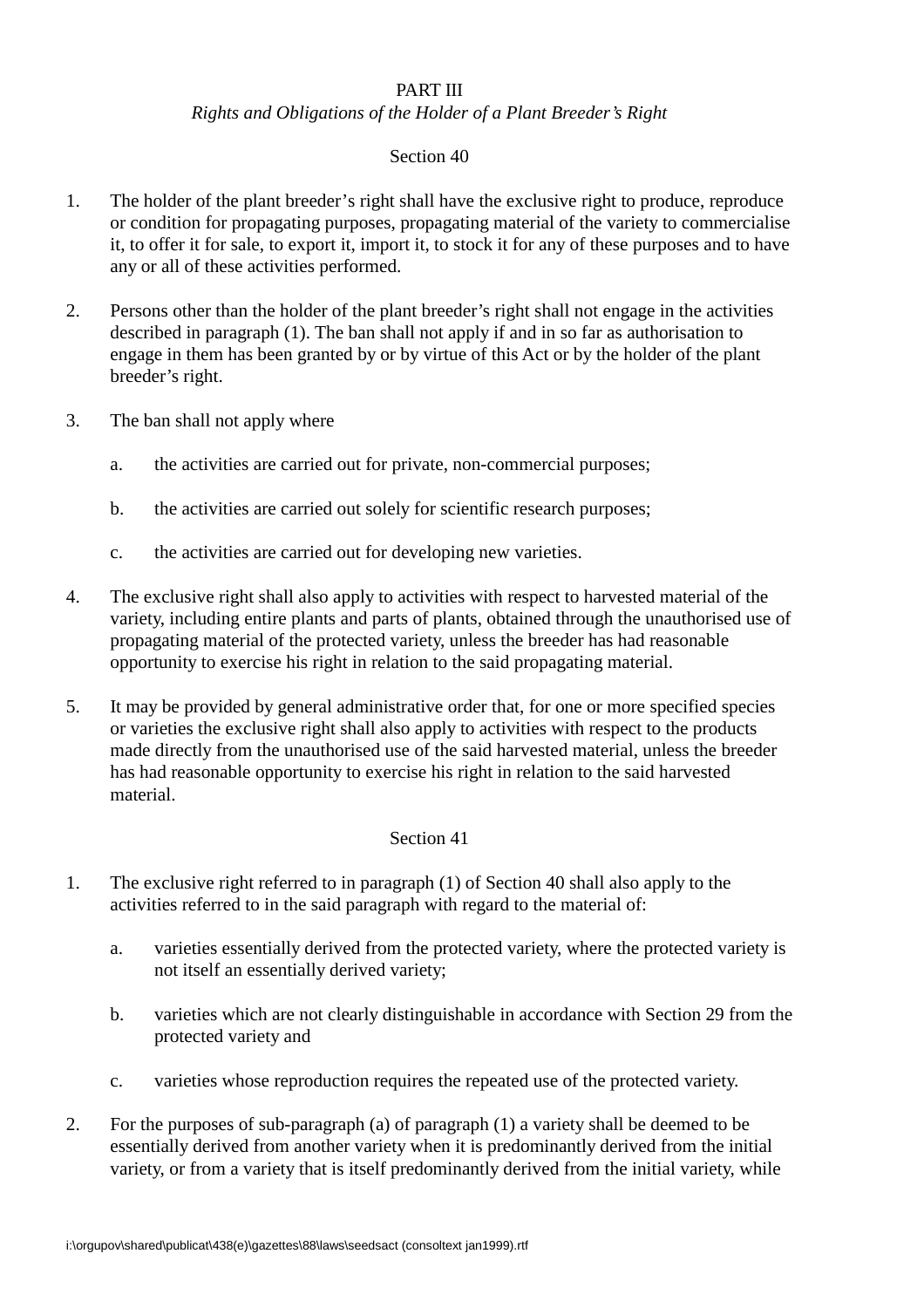retaining the expression of the essential characteristics that result from the genotype or combination of genotypes of the initial variety.

- 3. Sub-paragraph (a) of paragraph (1) shall not apply to varieties whose existence is a matter of common knowledge at the time this Section takes effect. Section 29, paragraph (2), shall apply mutatis mutandis.
- 4. On request the Board can provide advice with regard to the question whether or not a variety for which a breeder's right was granted by the Board was derived from another variety for which a breeder's right was granted by the Board or whether another variety specified by the person making the request is derived from the variety for which the breeder's right was granted. The Board shall give a substantiated advice.

### Section 41a

- 1. It may be provided by general administrative order that the exclusive right, referred to in Section 40, shall not extend to the use of a breeder's harvested material of a variety, belonging to a species specified by the said general administrative order, or a variety referred to in Section 41, paragraph 1, (a) or (b), for breeding purposes in a breeder's own nursery.
- 2. The use of harvested material for breeding purposes in a breeder's own nursery may be subject to conditions and limitations by or by virtue of a general administrative order . These may relate to the maximum quantity of harvested material to be used for breeding purposes and the remuneration the holder of the plant breeder's right is entitled to.

## Section 41b

- 1. The exclusive right. referred to in paragraph (1) of Section 40, shall not extend to the activities concerning any material or derived material of the protected variety, or of a variety covered by Section 41 , paragraph 1, which has been sold or otherwise marketed by the breeder or with his consent in the Netherlands or in one of the Member States of the European Union or in another State which is party to the Agreement on the European Economic Area, unless such activities:
	- a. involve further propagation of the variety in question;
	- b. involve an export of material of the variety, which enables the propagation of the variety, into a country which does not protect varieties of the plant genus or species to which the variety belongs, in a manner comparable to that provided for in this Act.

- 1. The holder of a plant breeder's right shall grant such licenses as are necessary to the public interest.
- 2. The obligation referred to in the preceding paragraph shall include the obligation of the holder of a plant breeder's right to furnish the licensee at a reasonable price with the propagating material he needs if he is to make proper use of the licence.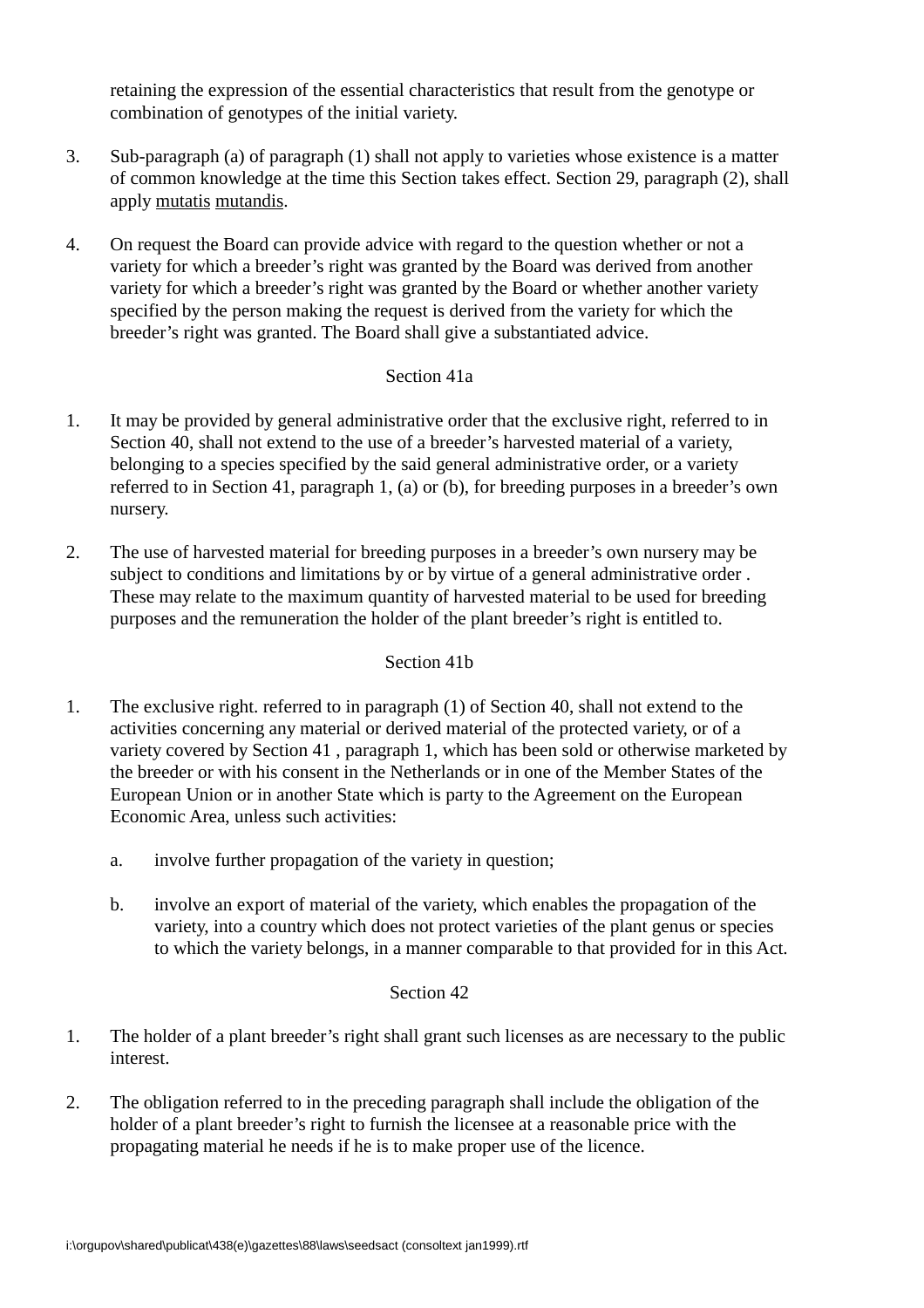- 1. If the holder of a plant breeder's right does not fulfil the obligation referred to in Section 42, the license shall be granted by the Board if interested parties so request. Section 36 shall apply mutatis mutandis with respect to the request.
- 2. Before taking a decision the Board shall give the parties an opportunity to reach agreement within a period determined by the Board.
- 3. If agreement cannot be reached the Board shall decide after having heard the parties. The scope of the license, the remuneration to be paid to the holder of the plant breeder's right, and the quantity of propagating material to be furnished and the remuneration to be paid for it shall be fixed in the decision. When taking a decision the Board may require the person who has obtained the license to furnish security within a certain period.
- 4. When the Board has granted the licence and the obligation to provide security, if imposed, has been complied with, the license shall be entered in the Netherlands Register of Varieties. The license shall not operate until the date of its entry. From that date it shall also operate as regards persons who acquired rights on the plant breeder's right after the date of the publication referred to in paragraph (1).

- 1. The holder of a plant breeder's right may make a public offer of licence. The offer shall be published in the Nederlandse Staatscourant through the intermediary of the Board and at the expense of the holder of the plant breeder's right, if the Board agrees to the terms on which the licence is to be granted, having regard to the public interest referred to in Section 42, paragraph (1).
- 2. Any person wishing to avail himself of the offer shall obtain a licence by informing the Board by registered letter that he accepts the offer.
- 3. The licence shall be entered in the Netherlands Register of Varieties. The license shall not operate until the date of its entry. From that date it shall also operate as regards persons who acquired rights on the plant breeder's right after the date of the publication referred to in paragraph (1).
- 4. A public offer shall be irrevocable, subject to the provisions of the following paragraphs.
- 5. Subject to the Board's approval, the holder of a plant breeder's right may modify the terms on which the licence is granted, but not until one year has elapsed since its entry in the Netherlands Register of Varieties.
- 6. If the Board is of the opinion that the terms should be modified, it shall inform the holder of the plant breeder's right accordingly. In that event the holder of the plant breeder's right shall propose a modification within a period to be fixed by the Board, which period shall not be less than two months; if he fails to do so, the Board shall modify the terms ex officio.
- 7. The modification shall be published in the Nederlandse Staatscourant through the intermediary of the Board.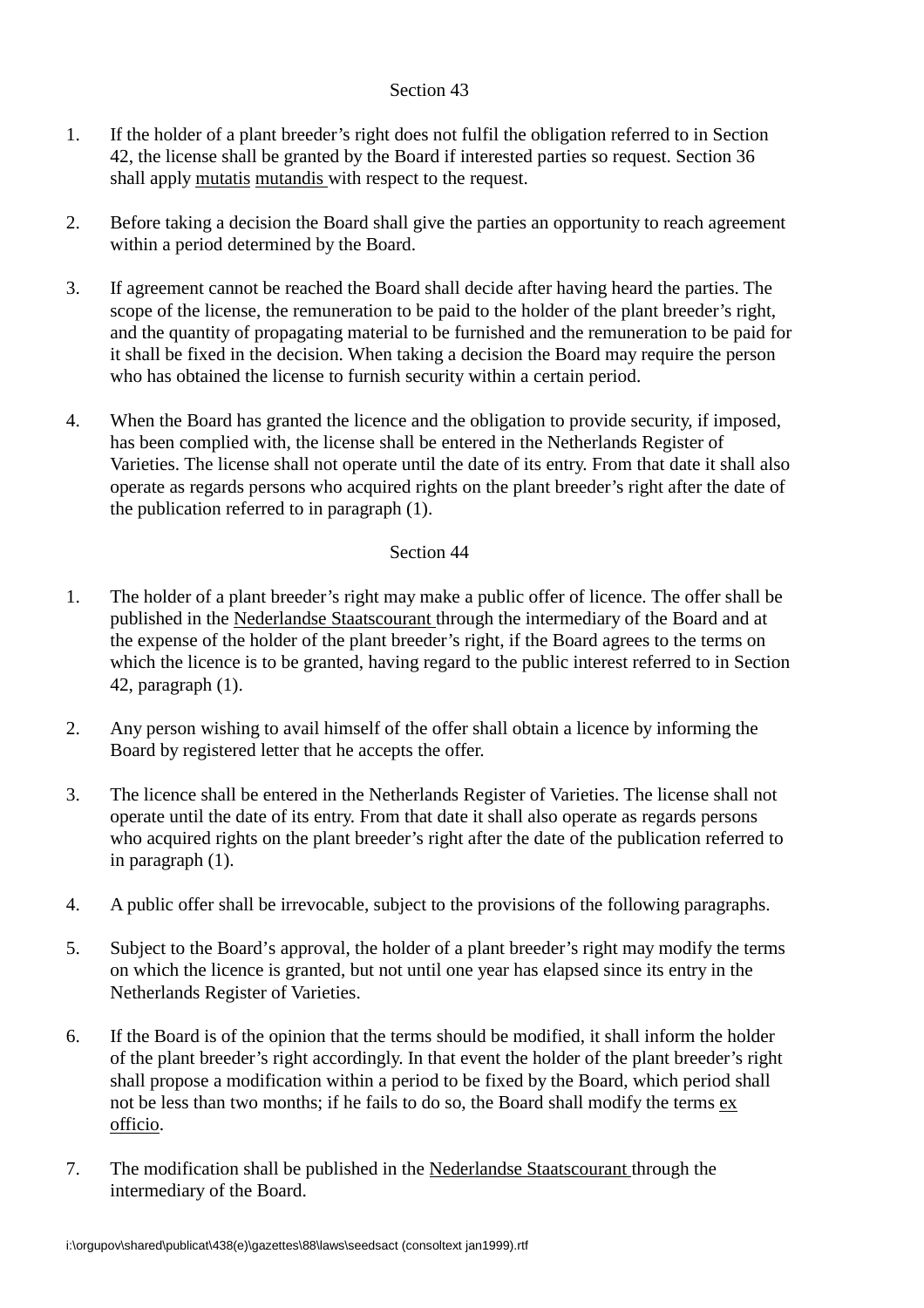- 1. If Our Minister is of the opinion that the public interest so requires he shall communicate this to the holder of the plant breeder's right in writing, stating the reasons for his opinion, and shall give him the opportunity to make a public offer under Section 44 within a period of one month and on such conditions as are approved by Our Minister.
- 2. If an offer is not made pursuant to paragraph (1), the Board shall make the offer with due observance of the instructions given by Our Minister and shall publish it in the Nederlandse Staatscourant at the expense of the holder of the plant breeder's right.
- 3. Paragraphs (2) to (7) of Section 44 shall apply mutatis mutandis, it being understood that the Board shall follow the instructions of Our Minister in the exercise of the powers defined in those paragraphs.

### Section 46

- 1. A licence shall authorise the licensee to engage in the activities described therein, which activities may not be engaged in, pursuant to paragraph (1) of Section 40, by persons other than the holder of the plant breeder' s right.
- 2. In the absence of provisions to the contrary a licence shall apply for the entire period of validity of the plant breeder's right and shall extend to all the activities for which the authorisation of the holder of the plant breeder's right are required under this Act.
- 3. A licence granted otherwise than under Sections 43, 44 and 44 shall be entered in the Netherlands Register of Varieties at the request of the licensee. It shall be valid in respect of third parties after it has been registered.
- 4. A licence shall not be transferable, unless otherwise provided for.

### **Section 47**

Further provisions shall be made by or by virtue of a general administrative order with respect to:

- a. the requests to the Board referred to in this part;
- b. the fixing of the date when the requests referred to in (a) shall be deemed to have been submitted to the Board;
- c. the hearing of interested parties.

### PART IV

*The Plant Breeder's Right as Part of the Breeder's Property*

#### Section 48

1. A plant breeder' s right and the entitlement to the grant of a plant breeder' s right are transferable and inheritable.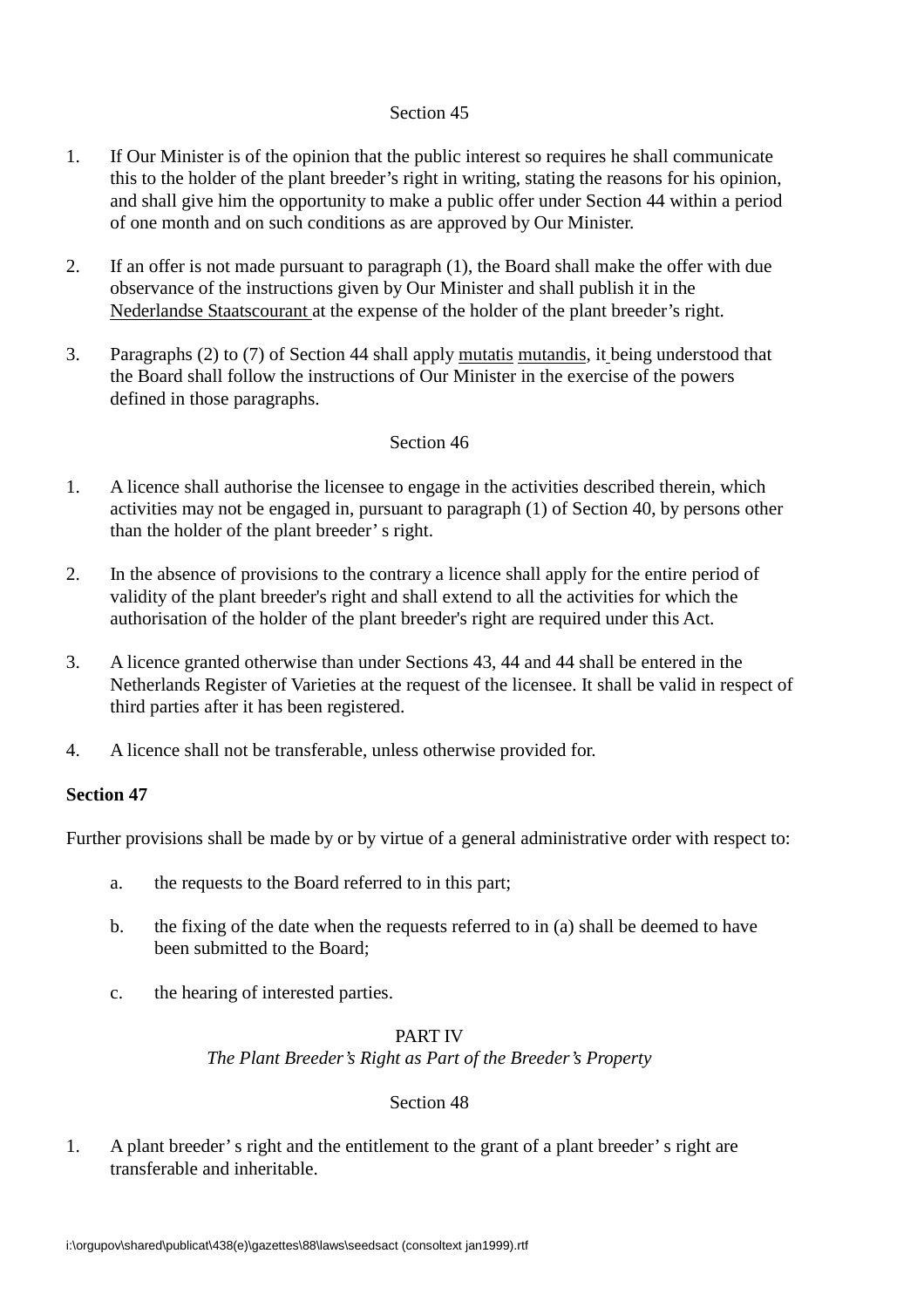- 2. Transfer of a plant breeder' s right and the right resulting from an application for a plant breeder' s right shall take place by deed.
- 3. Any reservation regarding the transfer shall be stated in the deed; in the absence of any such statement the transfer shall be unrestricted.
- 4. The transfer shall not operate in respect of third parties until the deed has been entered in the Netherlands Register of Varieties.
- 5. Either party shall be entitled to request the Board to make the entry.

- 1. If a plant breeder' s right accrues to more than one person collectively, the position of such persons with respect to each other and their position with respect to third parties shall be governed by what they have settled by agreement; their position with respect to third parties shall be so governed only in so far as it is evident from the Netherlands Register of Varieties.
- 2. If there is no such agreement or if the agreement does not provide otherwise, any person co-entitled to a plant breeder' s right shall be competent to exercise the right and to take action against any infringement of that right.
- 3. Every any person co-entitled to a plant breeder' s right shall offer his rights to his coparticipants at a reasonable price before alienating them to a third party.

## Section 49a

- 1. The pledge of a plant breeder' s right shall take place by deed and shall not operate in respect of third parties until the deed has been entered in the Netherlands Register of Varieties.
- 2. The pledgee shall be required to elect domicile in The Hague and inform the Board in writing of the election of this domicile. If he has failed to do so the residence of the Board shall be deemed the domicile of his election.
- 3. Any stipulation in the said deed with regard to the grant of licences shall not take effect until the date of the deed's entry in the Netherlands Register of Varieties. From that date it shall also operate with respect to third parties. Stipulations relating to fees for licences granted before the date of entry shall be valid from the date the person concerned was notified by means of a summons.
- 4. On termination of the seizure the deed on which the termination is based shall be entered in the Netherlands Register of Varieties.

# Section 50

1. If a plant breeder's right is seized, the report of the seizure shall be entered in the Netherlands Register of Varieties and the relevant provisions in the Code of Civil Procedure pertaining to the forced sale or garnishment of immovable property shall apply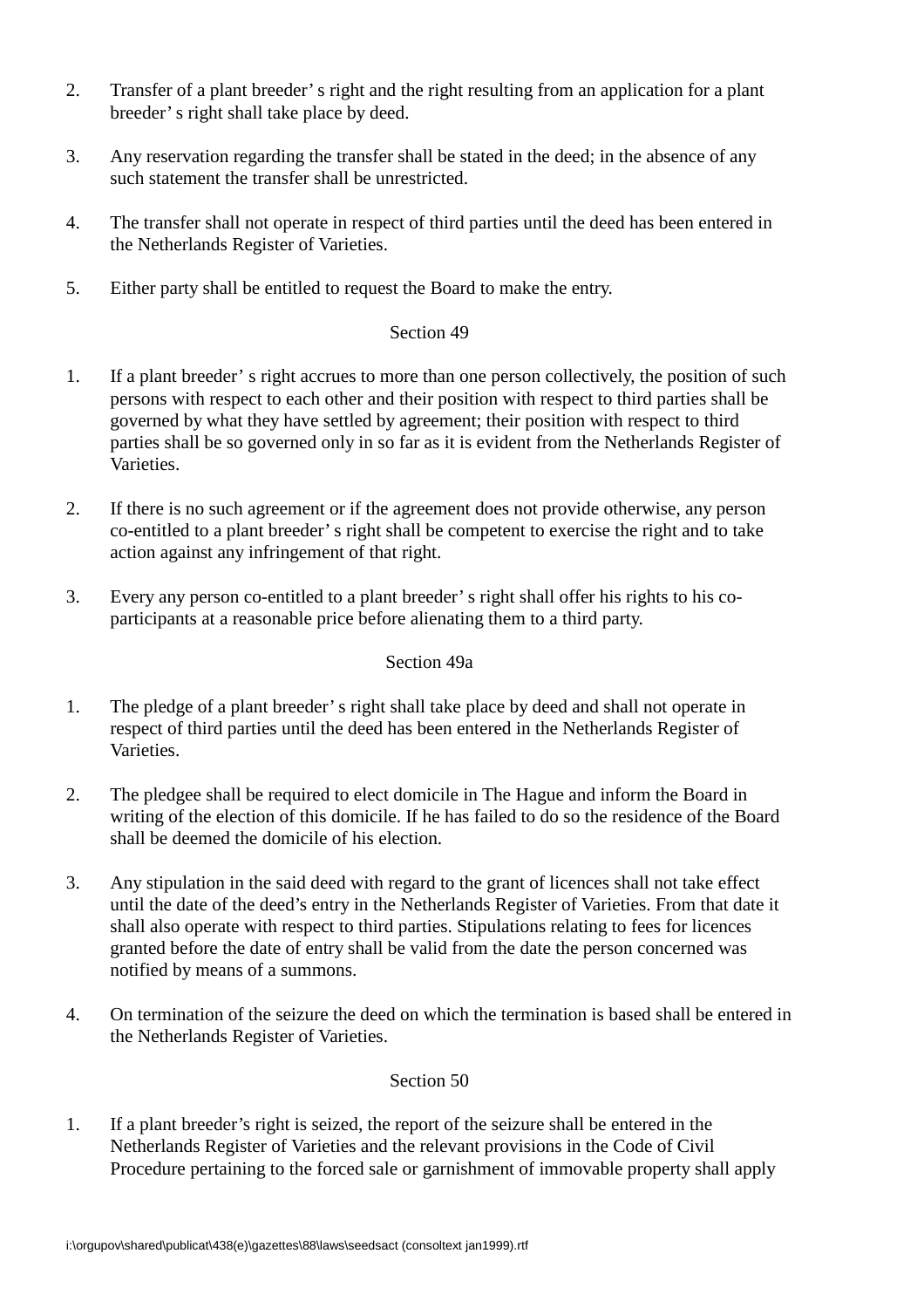mutatis mutandis it being understood that in the report of the seizure instead of the nature and location of the property reference shall be made to the plant breeder's right.

- 2. After the entry of the report the holder of a plant breeder's right whose right has been seized shall not alienate or encumber it, or place it under supervision and shall grant no licences.
- 3. Any licence fees not paid before the entry was made shall be included in the seizure ipso jure after a writ to that effect has been served upon the licensee.

The licence fees shall be paid over to the seizor to serve as payment along with the proceeds from the plant breeder's right referred to under Section 50a, paragraph (2) on the basis of the priorities of the various claims, provided the licensee has expressly been informed. Sections 475c, 476 and 478 of the Code of Civil Procedure shall apply mutatis mutandis.

- 3. On termination of the seizure the title on which the termination is based shall be entered in the Netherlands Register of Varieties.
- 4. The entry of the report of the seizure can be deleted from the Netherlands Register of Varieties:
	- a) by virtue of a writ presented for entry stating that the seizure shall be terminated or declared null and void at the request of the seizor;
	- b) by virtue of a written judicial decision presented for entry stating that the seizure shall be terminated.
- 5. Sections 504a, 538-541, 726, paragraph (2) and 727 of the Code of Civil Procedure shall apply mutatis mutandis to the seizure of a plant breeder's right.

# Section 50a

- 1. The sale of a plant breeder's right that has been seized by a pledgee or a seizor to serve as payment shall be public and shall take place in the presence of a solicitor. Sections 508, 509, 513, paragraph (1), 514, paragraphs (2) and (3), 515-519 and 521-529 of the Code of Civil Procedure shall apply mutatis mutandis, it being understood that what is said with reference to mortgages or mortgage holders shall apply to the pledges and pledgees attached to the plant breeder's right.
- 2. Sections 551 and 552 of the Code of Civil Procedure shall apply mutatis mutandis to the distribution of the proceeds.

# PART V Duration and Claiming of the Plant Breeder's Right

# Section 51

The duration of the a plant breeder's right shall be at least twenty years from the date of registration of the plant breeder's right. The duration shall be established by general administrative order for the various species.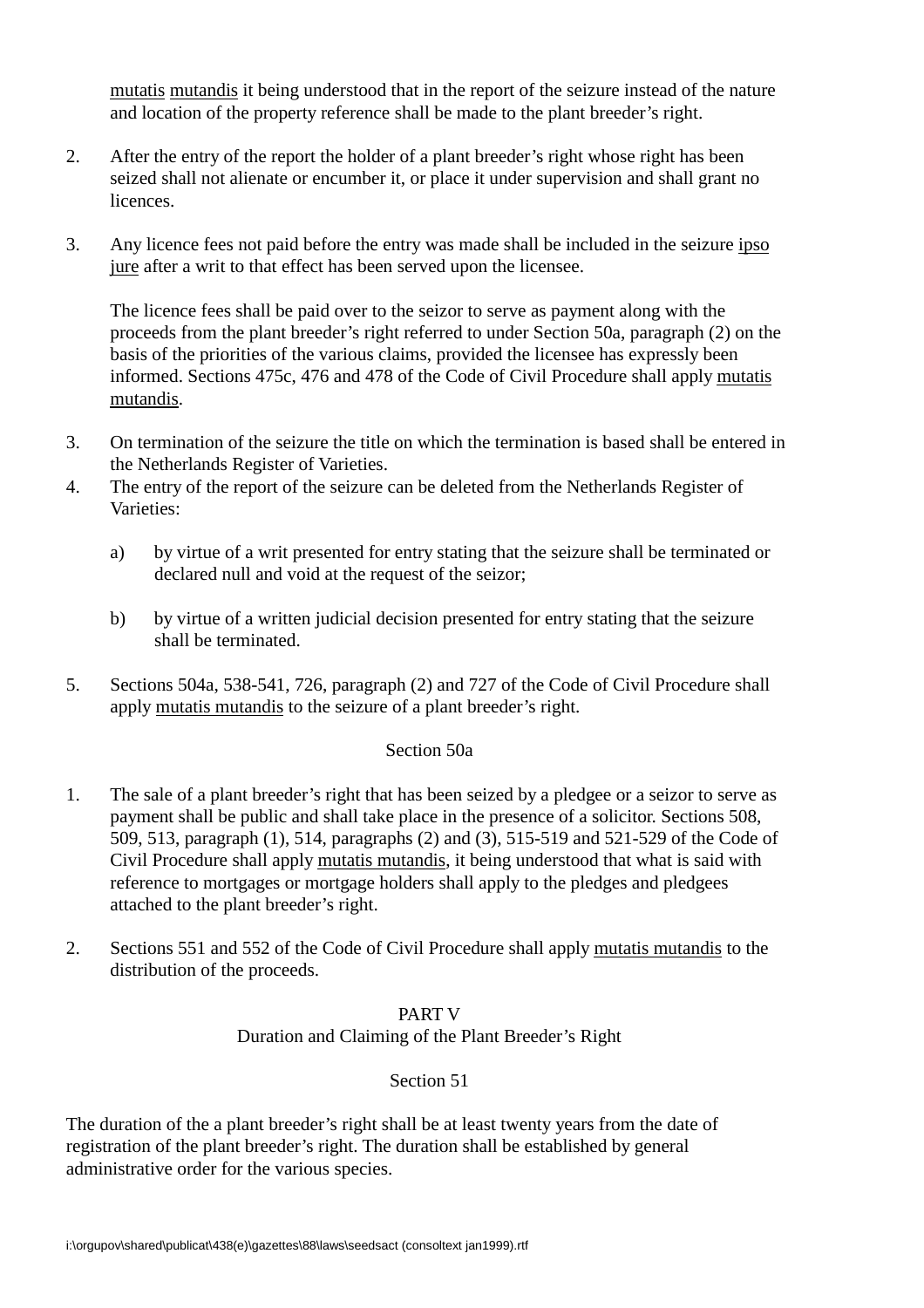- 1. The holder of a plant breeder's right may renounce it.
- 2. The renunciation of a plant breeder's right shall be by deed only; the deed shall be entered in the Netherlands Register of Varieties.
- 3. The deed shall not be entered if there are any persons who, according to documents entered in the Register, have obtained rights on the plant breeder's right or licences, or have instituted legal proceedings relating to the right, and if those persons have not agreed to the renunciation.
- 4. A plant breeder's right shall lapse as from the date on which the deed is entered in the Netherlands Register of Varieties.

# Section 53

- 1. A plant breeder's right shall lapse ipso jure if the annual fee referred to in Section 38 remains unpaid six months after it became due. The fact that the right has lapsed shall be recorded in the Netherlands Register of Varieties.
- 2. If the fee is not paid within fourteen days of the date on which the right lapsed, the Board shall remind by registered letter the person recorded in the Netherlands Register of Varieties.
- 3. If payment is not made within one month after the date on which the right lapsed, all the persons who, according to the documents entered in the Netherlands Register of Varieties, have obtained rights on the plant breeder's right or licences, or have instituted legal proceedings relating to the right, shall be informed of this in writing within fourteen days.
- 4. Any claim by interested parties that they never received the letters referred to in the preceding paragraph shall not be receivable.

- 1. A plant breeder's right shall be declared null and void when it is established:
- that the variety was not new at the time of the grant of the plant breeder's right;
- that the condition laid down in subparagraph (a) of paragraph (1) of Section 29 was not complied with at the time of the grant of the plant breeder's right;
- that, where the grant of the breeder's right has been essentially based upon information and documents furnished by the breeder, the conditions laid down in subparagraphs (b) and (c) of paragraph (1) of Section 29, were not complied with at the time of the grant of the plant breeder's right;
- that the breeder's right has been granted to a person who is not entitled to it by or by virtue of this Act unless it is transferred to the person who is so entitled.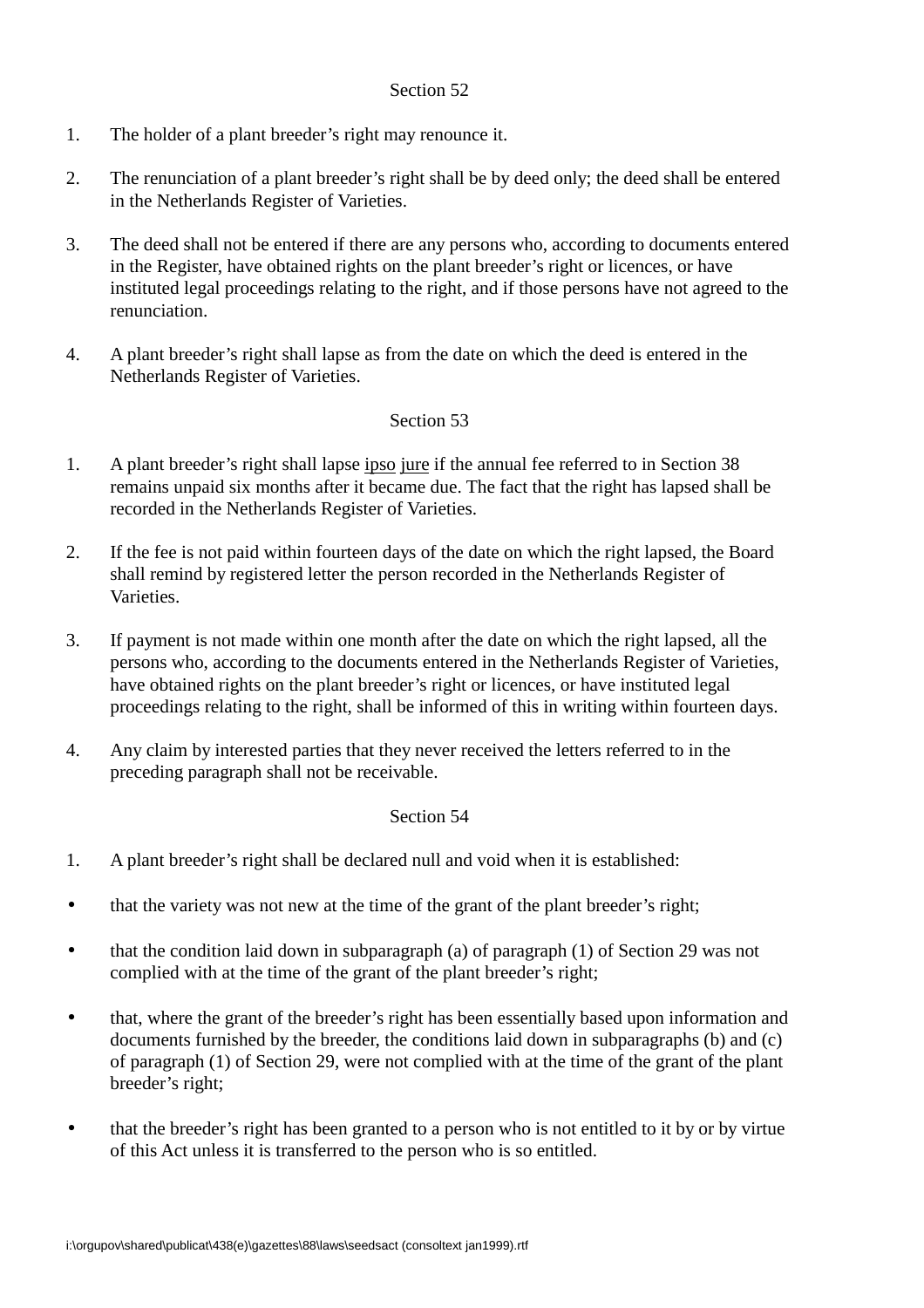- 2. Any interested party, Our Minister or any person or persons acting on his behalf may at any time submit to the Board a substantiated petition that a plant breeder' s right be declared null and void.
- 3. Annulment of a plant breeder' s right deprives the plant breeder' s right and any rights derived from it of any further legal implications.

- 1. A plant breeder's right can be claimed in its entirety or partly if it was granted to a person who was not entitled to it or was not alone entitled to it pursuant to Sections 30, 31 or 32.
- 2. The right to claim a plant breeder's right shall accrue to the person who, pursuant to the said sections, has a full or partial entitlement to the pursuant to the plant breeder's right.
- 3. The said right shall lapse five years from the date on which the plant breeder's right was registered.
- 4. The claim shall be made by submitting a substantiated petition to the Board.
- 5. Licences obtained in good faith before the entry referred to in paragraph (1) of Section 56 was made, shall remain valid in respect of the new holder of the plant breeder' s right, who shall be entitled to the fees payable for the licences.

# Section 56

- 1. A request that a plant breeder's right be declared null and void and a request for the award of a claim, and any refusal or withdrawal of such requests, shall be entered in the Netherlands Register of Varieties.
- 2. As regards the adjudging of the costs, Sections 56 and 57 of the Code of Civil Procedure shall apply mutatis mutandis as far as possible.
- 3. The decision of the Board to declare a plant breeder's right null and void or to award a claim shall be entered in the Netherlands Register of Varieties.
- 4. The declaration that a plant breeder's right is null and void and the award of a claim shall have retroactive effect as from the date of the entry in the Netherlands Register of Varieties referred to in paragraph (1).

### Section 57

Further provisions shall be made by or by virtue of a general administrative order with respect to:

- a. the requests and petitions addressed to the Board referred to in this Part;
- b. the fixing of the date on which the requests and petitions referred to under (a) shall be deemed to have been submitted to the Board;
- c. the hearing of interested parties.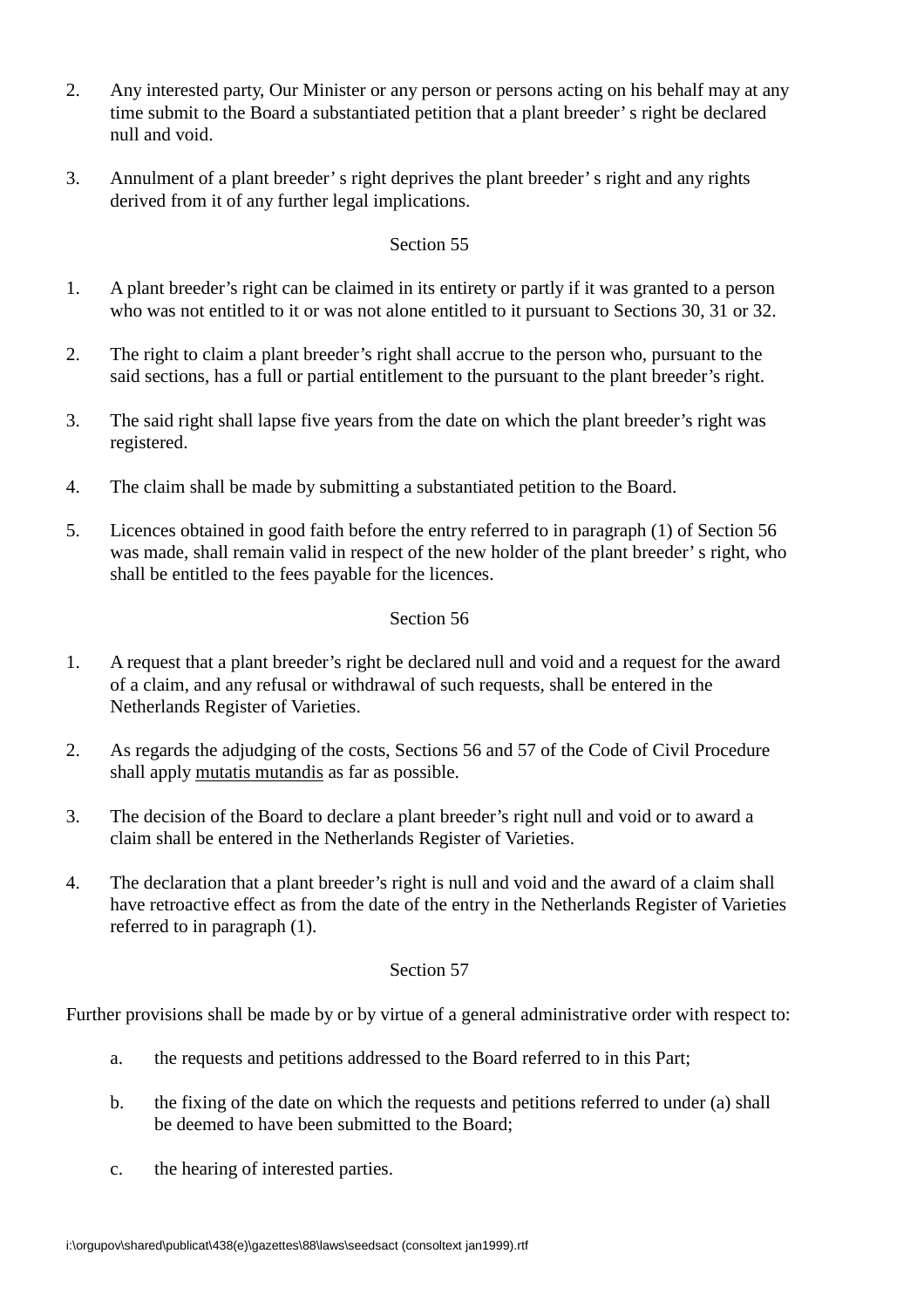# PART VI

*Decisions of the Board, Appeals to the Board and Appeals to the Court of Justice at the Hague*

## Section 58

(repealed)

### Section 59

- 1. An appeal against the decisions of the Board made pursuant to the provisions of this Chapter, with the exception of the decisions made pursuant to Sections 54 and 55, may be lodged with the Appeals Department.
- 2. The appeal may be lodged by the person informed of the decision or his predecessor in title, or if the decision was made at the request of a person other than those referred to, also by the person who made the request.

#### Section 60

- 1. An appeal against the final decisions made by the Board pursuant to Sections 54 and 55 may be lodged with to the Court of Justice at the Hague.
- 2. The appeals to the Court of Justice shall be made by writ of summons within three months of the date of dispatch of the decision of the Board for Plant Breeders' Rights.
- 3. The writ of summons shall be entered in the Netherlands Register of Varieties within eight days from the date it bears. In the event of the writ of summons not being entered within that period, the appellant shall make good the damage suffered by those who, after that period and before the entry was made, obtained in good faith rights affected by the declaration that the plant breeder's right is null and void or the award of a claim.
- 4. When a decision on an action for a declaration that the plant breeder's right is null and void or for the award of a claim becomes final, or when the action has been discontinued, a note to that effect shall be entered in the Netherlands Register of Varieties at the request of the first party to make the request.

- 1. When holding its deliberations and passing judgement the Court of Justice shall be composed of three judges and two specialists who are not members of the Judiciary. One of the judges shall preside. Judgements passed when the Court is composed of any other number of persons shall be invalid.
- 2. We shall appoint the persons being referred to in the preceding paragraph who are not members of the Judiciary. We shall also appoint as many deputies as We may think fit. They shall be referred to as 'advisers' and 'deputy advisers' in the Court of Justice at The Hague.
- 3. Persons shall not be eligible for appointment as advisers in the Court of Justice at The Hague until they have reached the age of thirty.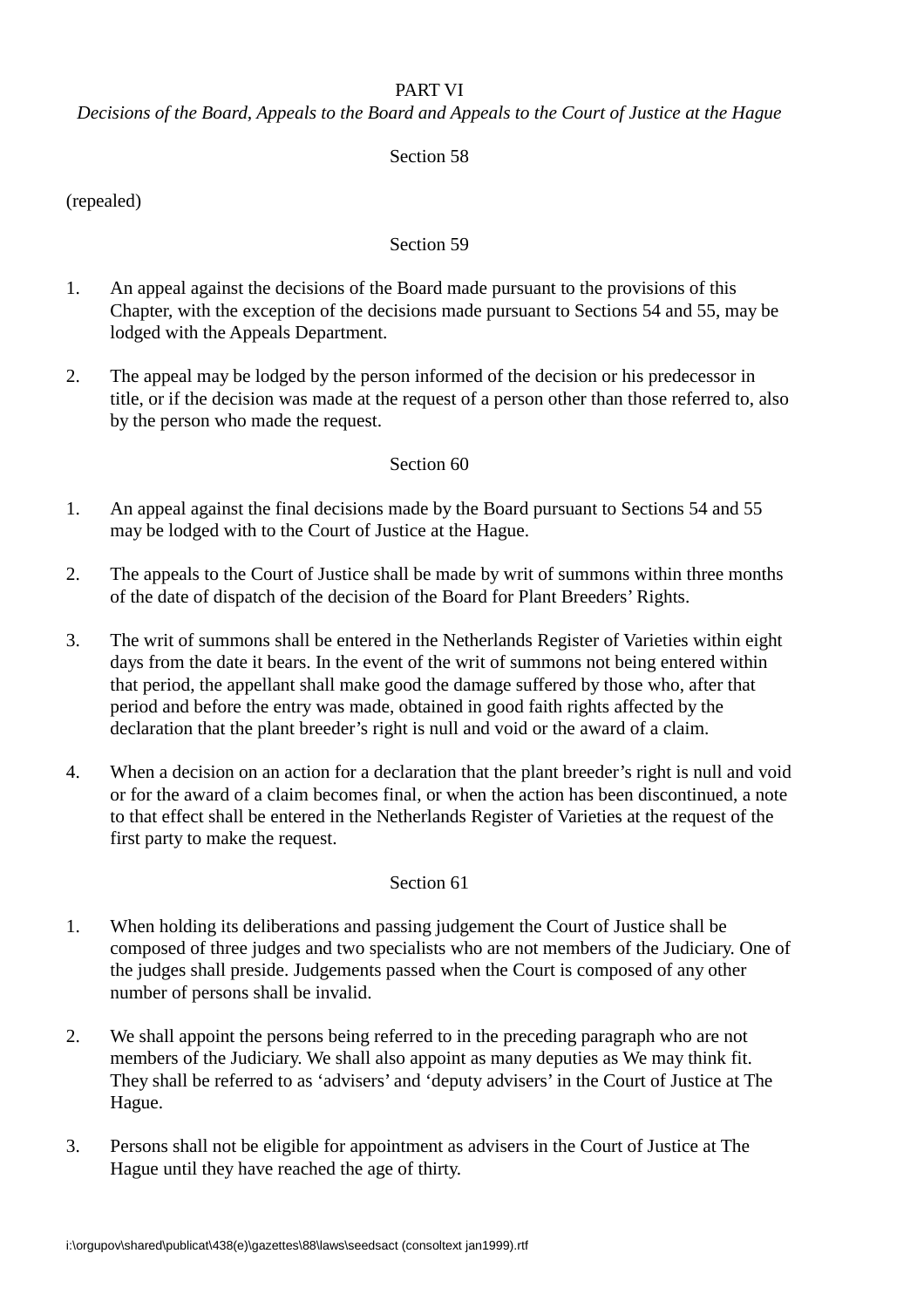- 4. The advisers and deputy advisers shall be appointed for a period of five years. They shall be eligible for re-appointment. They may be discharged by Us at their request.
- 5. The advisers and deputy advisers shall be sworn in before they enter upon their duties.
- 6. The advisers and deputy advisers shall be discharged by Us as from the first day of the month following the month in which they reach the age of seventy.

(repealed)

# Section 63

1. The provisions of Sections 11, 12, 13, paragraphs (1) to (4), 13a, 13b, paragraph (1), and 14a to 14e of the Act on the Organisation of the Judiciary shall be applicable mutatis mutandis to the advisers and deputy advisers in the Court of Justice at The Hague on the understanding that the High Court shall give to the President of the Court of Justice the opportunity to give oral or written information and to express his opinion on a pending complaint under Section 14a of the said Act, in the case where the complaint is directed against an adviser or deputy adviser.

(repealed)

Section 65

Section 64

(repealed)

### Section 66

The President of the Court of Justice at The Hague shall have the power to admonish, either ex officio or at the request of the Public Prosecutor's Office, advisers and deputy advisers in the Court of Justice who act in a manner detrimental to the dignity of their office, neglect their official duties or commit a breach of the obligations imposed on them under Section 67, after having given them an opportunity to be heard.

- 1. The advisers and deputy advisers in the Court of Justice at The Hague shall not, either directly or indirectly, engage in any special interview or conversation, or establish contact with the parties, their Counsels, attorneys or proxies, on any matter which they are dealing with or which they know or have reason to believe will be dealt with by them, nor accept any special instructions, memoranda or other writings regarding that matter.
- 2. The advisers and deputy advisers shall not do any consulting on or take up the defence of cases which they are dealing with or which they know or have reason to believe will be dealt with by them.
- 3. The advisers and deputy advisers shall be pledged to secrecy as to opinions expressed in chambers.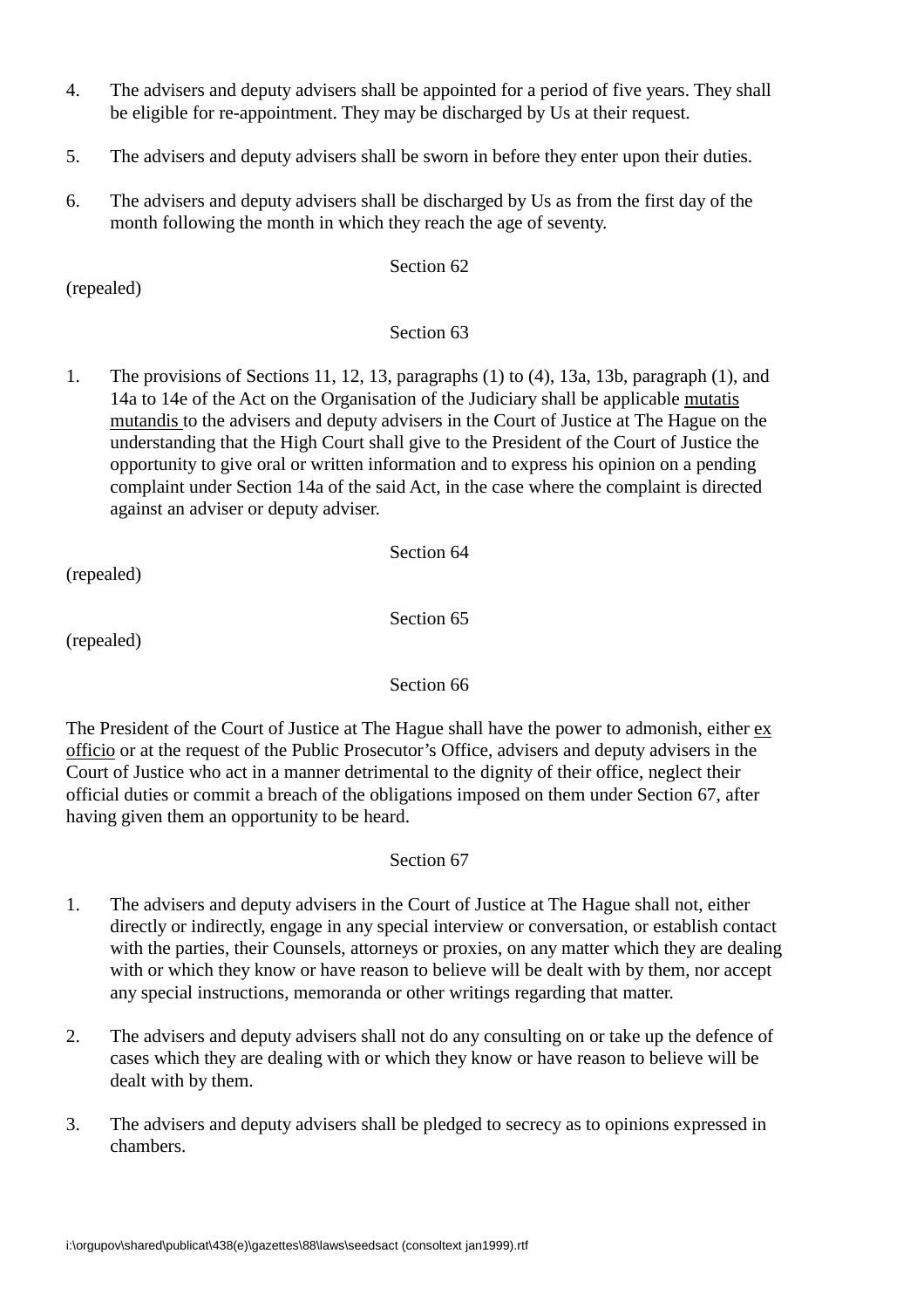4. The advisers and deputy advisers shall not do any consulting on or take up the defence of cases which they are dealing with or which they know or have reason to believe will be dealt with by them.

# Section 68

- 1. Regulations governing the implementation of the provisions of this Part shall be laid down by general administrative order.
- 2. The travel and accommodation expenses incurred by advisers and deputy advisers in the Court of Justice at The Hague shall be reimbursed and they shall be entitled to further compensation in accordance with rules to be laid down by general administrative order.

# Section 69

- 1. An appeal against the decisions of the Court of Justice may be lodged with the Supreme Court of the Netherlands.
- 2. Paragraphs (2), (3) and (4) of Section 60 shall be applied mutatis mutandis.

# Section 70

Copies of every judicial ruling on plant breeder's rights shall be sent within one month of the date of the ruling and free of charge to the Board by the Clerk of the tribunal which gave the ruling.

Part VII. Making and Publishing the Registrations and Entries in the Netherlands Register of Varieties

### Section 71

The registrations referred to in this Chapter and the entries based on decisions against which an appeal may be lodged, shall be made when a decision has been taken on the appeal or if the time limit for an appeal has expired without the appeal having been lodged, or if the appeal has been withdrawn by means of a written notification to that effect addressed to the Board.

### Section 72

Notice on the following shall be published in the Nederlandse Staatscourant:

- a. the registrations referred to in this Chapter, except the registrations made pursuant to paragraph (4) of Section 43, paragraph (3) of Section 44 and paragraph (3) of Section 46;
- b. the entries made pursuant to Sections 36, 37, paragraph (1) of Section 53, paragraphs (1) and (3) of Section 56 and paragraph (4) of Section 60.

Chapter V. Lists of Varieties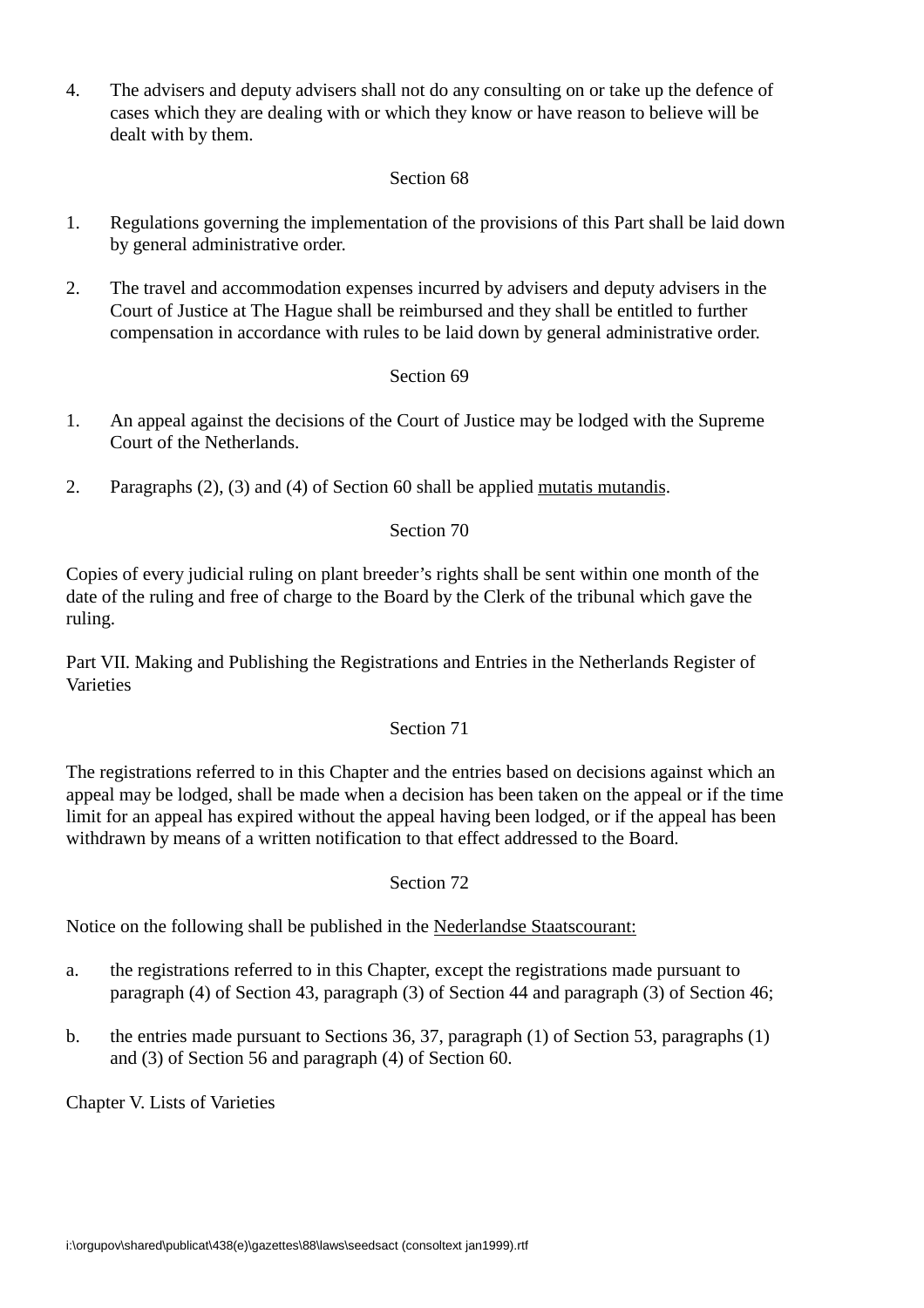A List of Varieties shall be kept for the cultivated species or groups of cultivated species to be designated by Us, in which shall be entered the varieties and other groups of plants which belong to those cultivated species and whose growing in the Netherlands is deemed important by a committee to be set up by Us or by an institution to be designated by Us.

### Section 74

The characteristics and other particulars which in the committee's or institution's view should be made generally available shall be entered when the varieties and the other groups of plants are put on the List of Varieties.

### Section 75

- 1. Entry on the List of Varieties, classification in the List, modification of the classification and removal from the List shall be carried out by the committee or the institution ex officio, subject to the provisions of Section 76.
- 2. Before making any entry, classifying, modifying any classification or removing any entry from the List of Varieties, the committee or the institution shall carry out an expert's examination or have such an examination carried out.
- 3. The committee or institution shall not make any entry on the List of Varieties, transfer any entry to the 'for export only' class or remove any entry from the List before it has heard, or at least duly summoned, the holder of the plant breeder's right, the authorised maintainer or the breeder of a variety registered by virtue of paragraph (2) of Section 18.

### Section 76

- 1. The holder of the plant breeder's right in respect of a variety and the breeder of a variety registered by virtue of paragraph (2) of Section 18, may submit a substantiated request to the committee or institution that his variety be put on the List of Varieties.
- 2. If a variety of an agricultural species has been put in the 'for export only' class, the holder of the plant breeder's right, the authorised maintainer or the breeder of a variety registered by virtue of paragraph (2) of Section 18 may, within three months of the date of publication of the edition of the List of Varieties concerned, submit to the committee a substantiated request that the classification of the variety be modified.
- 3. Before deciding on a request as referred to in paragraphs (1) and (2) the committee or institution shall carry out an expert's examination or have such an examination carried out.
- 4. The committee or institution shall not refuse a request before it has heard the petitioner, or at least duly summoned him.

(repealed)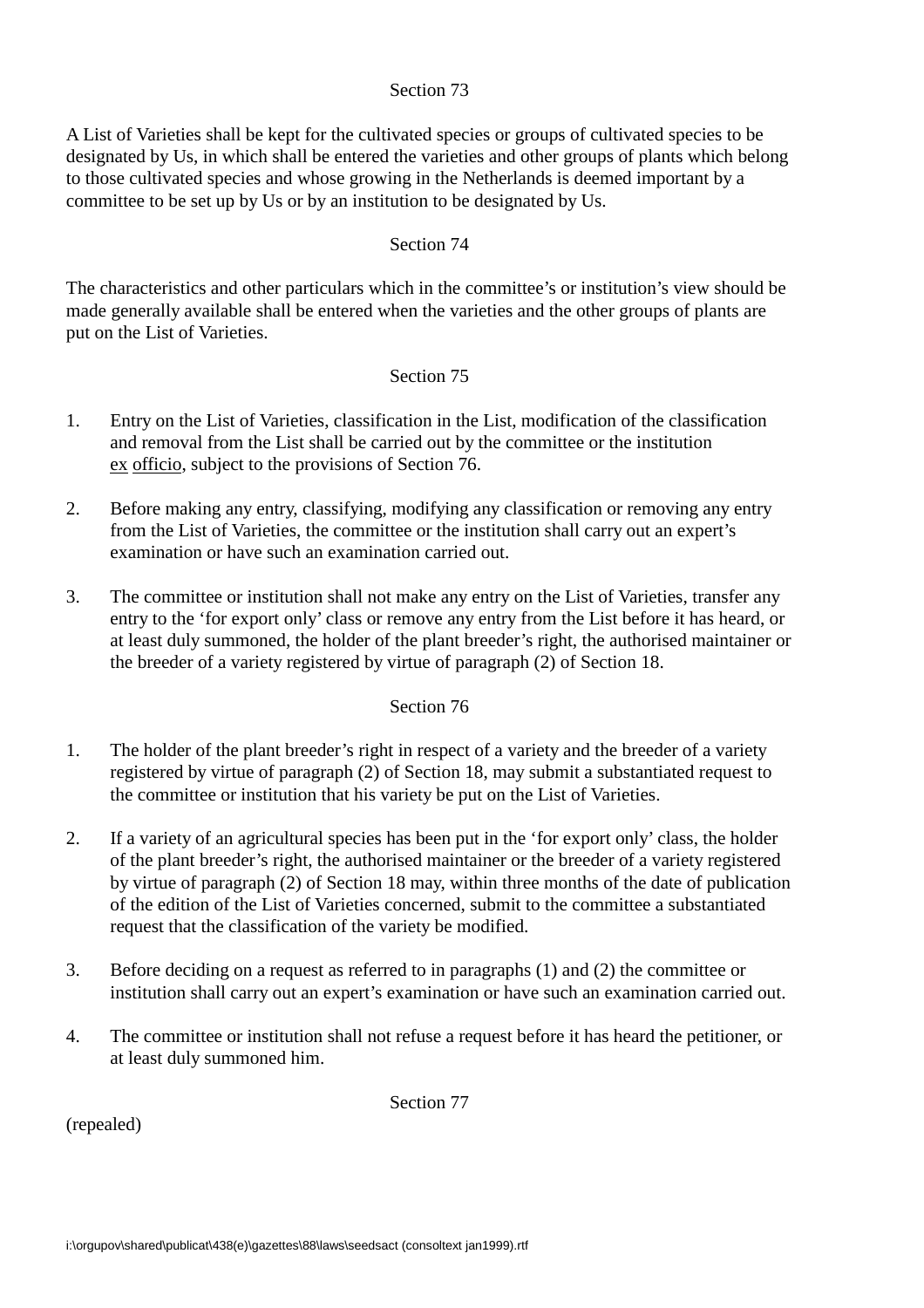- 1. Any person who has received a communication as referred to in Section 75, paragraph (1) and 76, paragraphs (1) and (2) may address a substantiated petition to our Minister.
- 2. Our Minister shall decide whether any modifications and, if so, what modifications shall be made to the List of Varieties in the light of the petition addressed to him.
- 3. Our Minister can have modifications made to the List of Varieties ex officio.

# Section 79

Our Minister may make further provisions governing the arrangement, composition, classification and publication of a list of varieties, in respect of the particulars referred to in Section 74, and governing the submission of requests as referred to in Sections 76 and 77 and petitions as referred to in Section 78, the examinations and the publication of the results of examinations.

Chapter VI. Trade in Propagating Material and Testing Institutions

Part I. Trade in Propagating Material

## Section 80

- 1. Without prejudice to the right to use a trade name or trademark, propagating material of a variety entered in the Netherlands Register of Varieties shall not be out on the market, further commercialised, and, subject to the provisions of paragraphs (2) and (3), exported otherwise than under the denomination entered in the Register.
- 2. If, in any other country, a name different from the one registered in this country is prescribed for a variety, propagating material of that variety may only be exported to that country under the denomination prescribed there.
- 3. Unless paragraph (2) of this Section is applicable, propagating material of a registered variety may be exported to States other than Member States of the Union under the denomination customarily used in the country of importation, provided the denomination registered in this country is also stated.
- 4. The registered denomination or a similar term shall not be used for other propagating material from the same or a related cultivated species.

- 1. In the case of agricultural species, only propagating material of registered varieties shall be put on the market, further commercialised and exported.
- 2. It may be provided by general administrative order that the preceding paragraph shall not apply to certain agricultural species.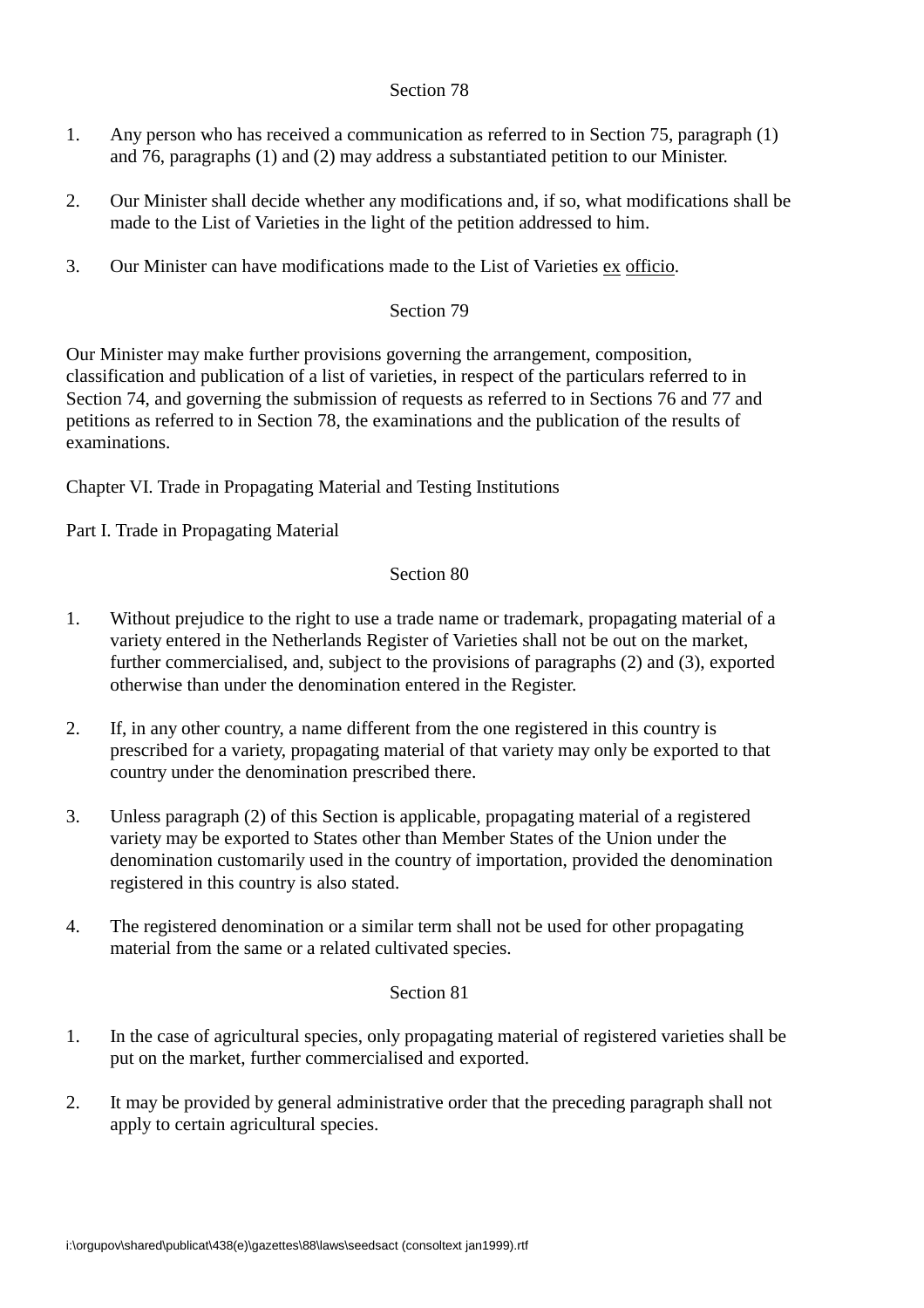3. It may be provided by general administrative order that, in the case of horticultural species, only propagating material of registered varieties shall be put on the market, further commercialised and exported.

## Section 82

Our Minister may, after having heard the committee or institution referred to in Section 73, decree that notwithstanding the provisions of, or made by virtue of, Section 81, propagating material of groups of plants to be specified by him that are not registered, may also be put on the market, further commercialised and exported.

# Section 83

- 1. It may be provided by general administrative order that in the case of an agricultural species to which paragraph (1) of Section 81 applies, only propagating material of varieties or other groups of plants put on the List of Varieties shall be put on the market, further commercialised and exported.
- 2. Our Minister shall make further provisions governing the putting on the market and further commercialisation of the propagating material of varieties or other groups of plants entered in the 'for export only' class.

# Section 84

- 1. It shall be specified by or by virtue of a general administrative order what categories of propagating material of varieties belonging to an agricultural species designated by virtue of Section 87 may be put on the market, further commercialised and exported.
- 2. For technical, plant breeding reasons it may be provided by general administrative order that, in the case of species specified in that order and of the kind referred to in paragraph (1), some categories of propagating material of varieties belonging to those species and specified in that order shall be produced and put on the market exclusively by the holder of the plant breeder's right in respect of the variety concerned or, if there is no plant breeder's right in respect of that variety, by the maintainers designated for the variety.
- 3. The maintainers shall be designated by the Board. The Board shall designate a single maintainer if this is necessary for technical, plant breeding reasons. The latter shall be obliged to make foundation stock suitable for the production of propagating material available to any person who has expressed a wish to receive it, on terms and conditions to be specified by the Board.

### Section 85

Propagating material of a variety registered by virtue of paragraph (2) of Section 18 shall be put on the market, further commercialised and exported only by the breeder of the variety and by any person who has obtained from the breeder foundation stock suitable for the production of propagating material..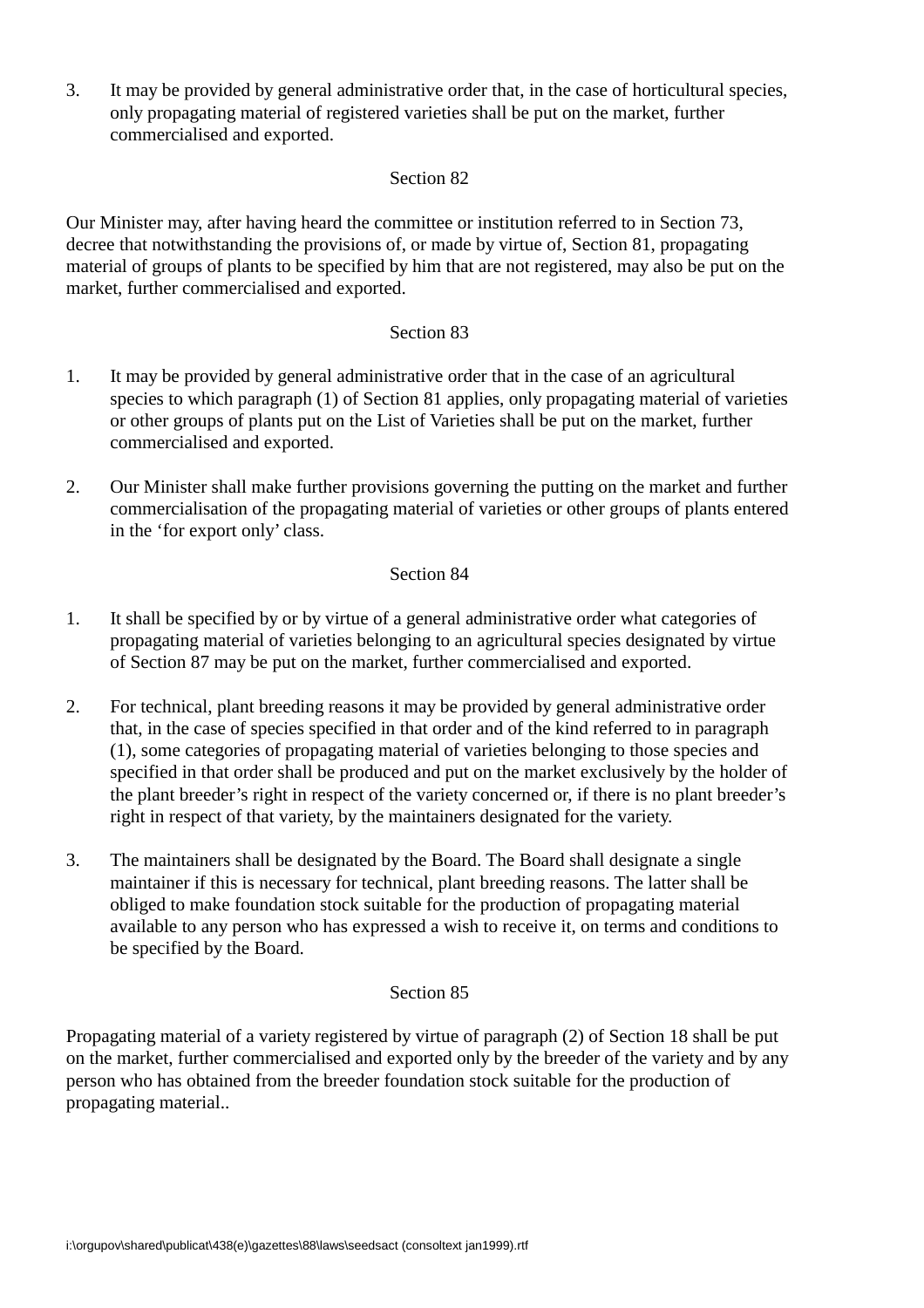Propagating material of a group of plants that may not be put on the market pursuant to the provisions of the preceding Sections may nevertheless be put on the market and exported for purposes of testing by or on behalf of the person who, by his own efforts, has developed the group of plants to which the propagating material belongs, provided that the testing institution designated by virtue of Section 87 has given permission.

# Part II. Testing Institutions

## Section 87

- 1. It may be provided by general administrative order, with respect to a cultivated species, that only the persons who are members of a testing institution designated for that cultivated species in the general administrative order shall be authorised to engage in the production, storage and processing of propagating material for business purposes other than use on those persons' own premises, and in the putting on the market, further commercialisation, importation, exportation and offering for export of that material, or to have these activities performed for business purposes.
- 2. It may be provided by the general administrative order referred to in the preceding paragraph that for the purposes of that order seed not intended to be sown for the production of a crop shall also be regarded as propagating material.
- 3. Our Minister shall have the power to grant dispensation or exemption from the provisions of paragraph (1) in such cases or groups of cases as he may determine.

### Section 88

The following shall be required of an institution to be taken into consideration for designation as a testing institution pursuant to the preceding Section:

- 1. the institution shall, according to its statute:
	- a) have been set up to promote by means of tests the putting on the market, further commercialisation and exportation of reliable propagating material;
	- b) be non-profit-making;
	- c) have a board on which the interested parties or the groups of interested parties are adequately represented;
- 2. the statute of the institution shall provide that:
- a) the statute and the generally applicable rules, and any amendments to them and the repeal thereof, shall require Our Minister's approval before becoming operative;
- b) the chairman of the Board shall be appointed by Our Minister, after having heard the views of the Board of the testing institution;
- c) any person shall be admitted as a member upon application;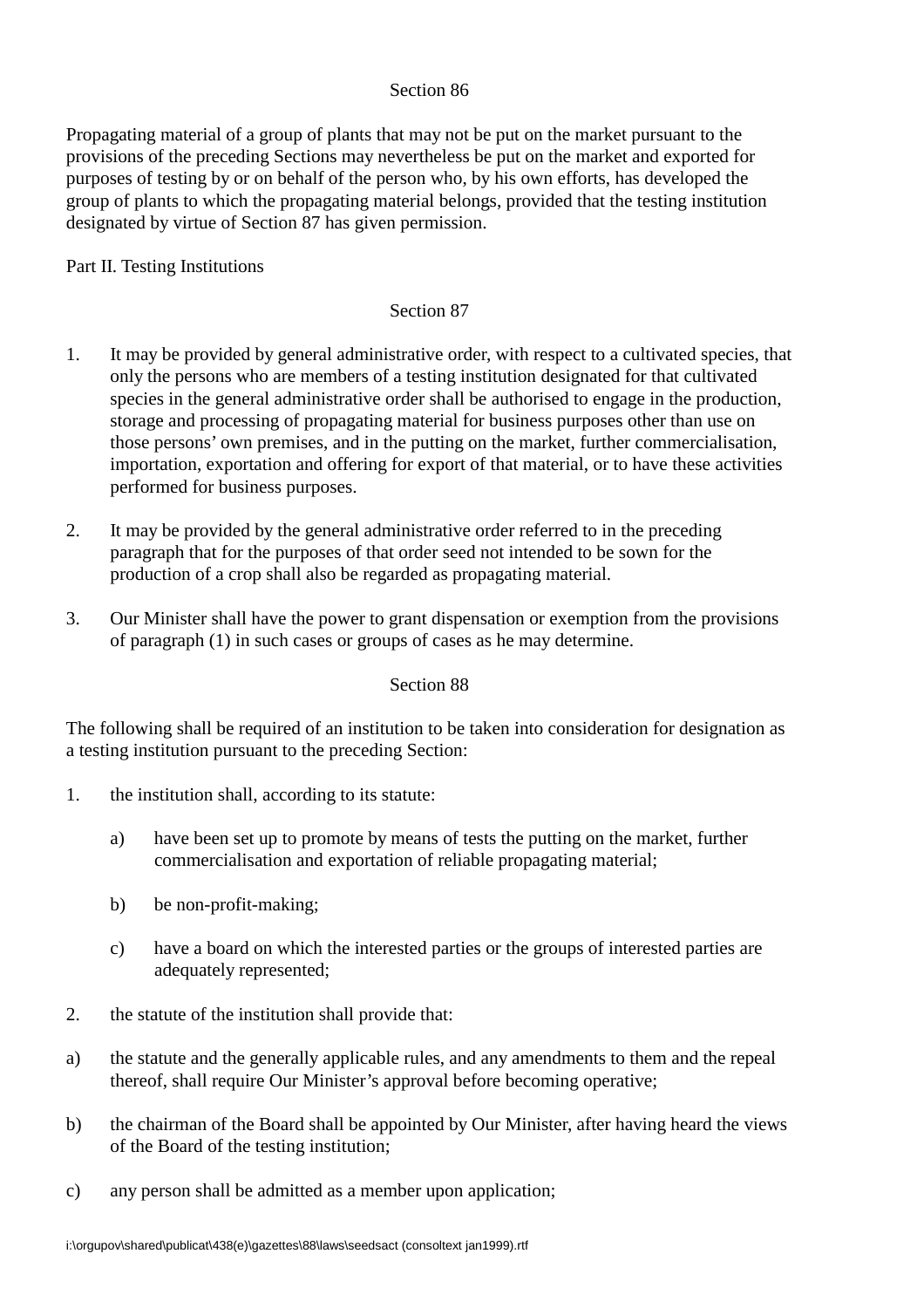- d) if a member does not comply with any of the obligations imposed by the statute or the generally applicable rules referred to under (a), one or more of the following disciplinary measures may be imposed: a reprimand, a fine not exceeding ten thousand guilders, the placing of the member under more stringent supervision for a period not exceeding two years at his own expense, the disciplinary order being published; if, during the five years immediately preceding the non-compliance with any of the obligations referred to above, a member was either put under more stringent supervision at his own expense or was fined twice, he may be suspended from membership for a period not exceeding three years;
- e) members shall have the right to appeal to an Appeals Tribunal against any decisions other than those referred to in (g), taken by any of the organs of the testing institution within one month of the announcement of the decision; the composition of and the procedure followed by the Appeals Tribunal shall be laid down in regulations governing appeals; generally applicable rules shall not be regarded as decisions;
- f) Our Minister shall appoint the Chairman, the members and the Secretary of the Appeals Tribunal;
- g) the members shall have the right to appeal to an Appeals Commission on Testing Matters against decisions taken in connection with testing;
- h) the testing institution shall submit to Government supervision carried out on behalf of Our Minister in accordance with rules to be laid down by him, and shall undertake to furnish all relevant information and co-operate in every possible manner to ensure that such supervision be effective;
- i) the Government officers who have to carry out the supervision shall have the right to attend the meetings of the Board and of the Executive Committee, and shall always receive invitations to those meetings together with all the relevant documents.

- 1. The testing institution shall be supervised on behalf of our Minister in accordance with rules to be laid down by him. It shall be obliged to furnish all relevant information and to co-operate in every possible manner to ensure that such supervision be effective.
- 2. The testing institution shall supply annually the holder of a plant breeder's right in respect of a variety of an agricultural species, at his request, with a list of members who have produced propagating material of his variety, stating the quantities concerned, and shall, if so requested, assist him in collecting the licence fees.

- 1. The Appeals Tribunal referred to in subparagraph (e) of paragraph 2 of Section 88 shall have absolute discretion when judging the decisions referred to in that Section taken by any of the organs of the testing institution.
- 2. Judgements of the Appeals Tribunal shall have the force of binding recommendations.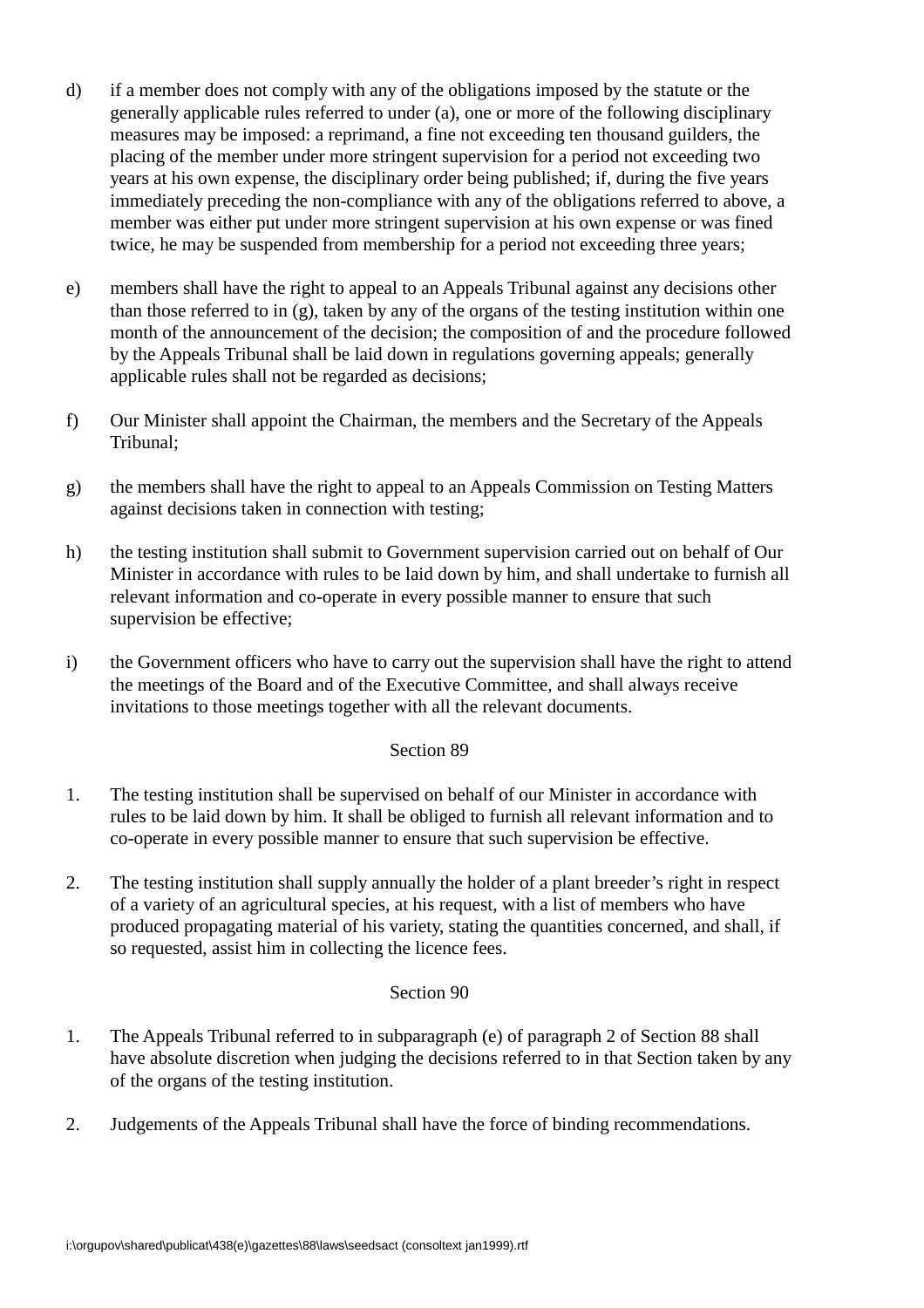- 1. Without prejudice to the powers of the production and industrial boards as referred to in paragraph (4) of Section 66 of the Industrial Organisation Act the testing institution shall have the authority to lay down rules with respect to the cultivated species for which it has been designated governing:
- a) the health, purity and quality of the propagating material;
- b) the grading, classification, treatment, packing, shipping and description of the propagating material in so far as those factors affect any of the aspects mentioned in (a);
- c) the use of the documents and distinguishing marks relating to the propagating material which are required for one or more of the activities referred to in paragraph (1) of Section 87;
- d) the technical set-up and the management of the business, and also the technical aspects of conducting it;
- e) the checking of the observance of the rules concerning the matters referred to in (a), (b), (c) and (d) and the testing of the propagating material;.
- 2. In so far as the rules concerning the matters referred to in (a), (b), (c) and (d) relate to exports, Our Minister may decree that the checking of their observance shall be entrusted to an authority to be designated by him.
- 3. Our Minister may quash the rules laid down by the testing institution concerning the matters referred to in (a), (b), (c).
- 4. If no testing institution has been designated or if an institution cannot provide the rules of the kind described in paragraph (1) or cannot provide all of them, such rules may be provided by or by virtue of a general administrative order.
- 5. A general administrative order issued in the circumstance referred to in paragraph (4) shall be repealed in so far as the testing institution designated by virtue of Section 87 has made the necessary rules and these rules have been approved by Our Minister.
- 6. The decree referred to in paragraph (2) shall be published in the Nederlandse Staatscourant.

- 1. The testing institution shall forbid a member to commercialise propagating material and shall prohibit trade in that material if it finds that the material does not belong to the group of plants the member claimed it belonged to when he offered it, or that it does not comply with the rules made by virtue of Section 91.
- 2. In such special cases or groups of cases as he may specify Our Minister may grant dispensation or exemption from the rules made by virtue of Section 91, either on conditions to be specified by him, or not.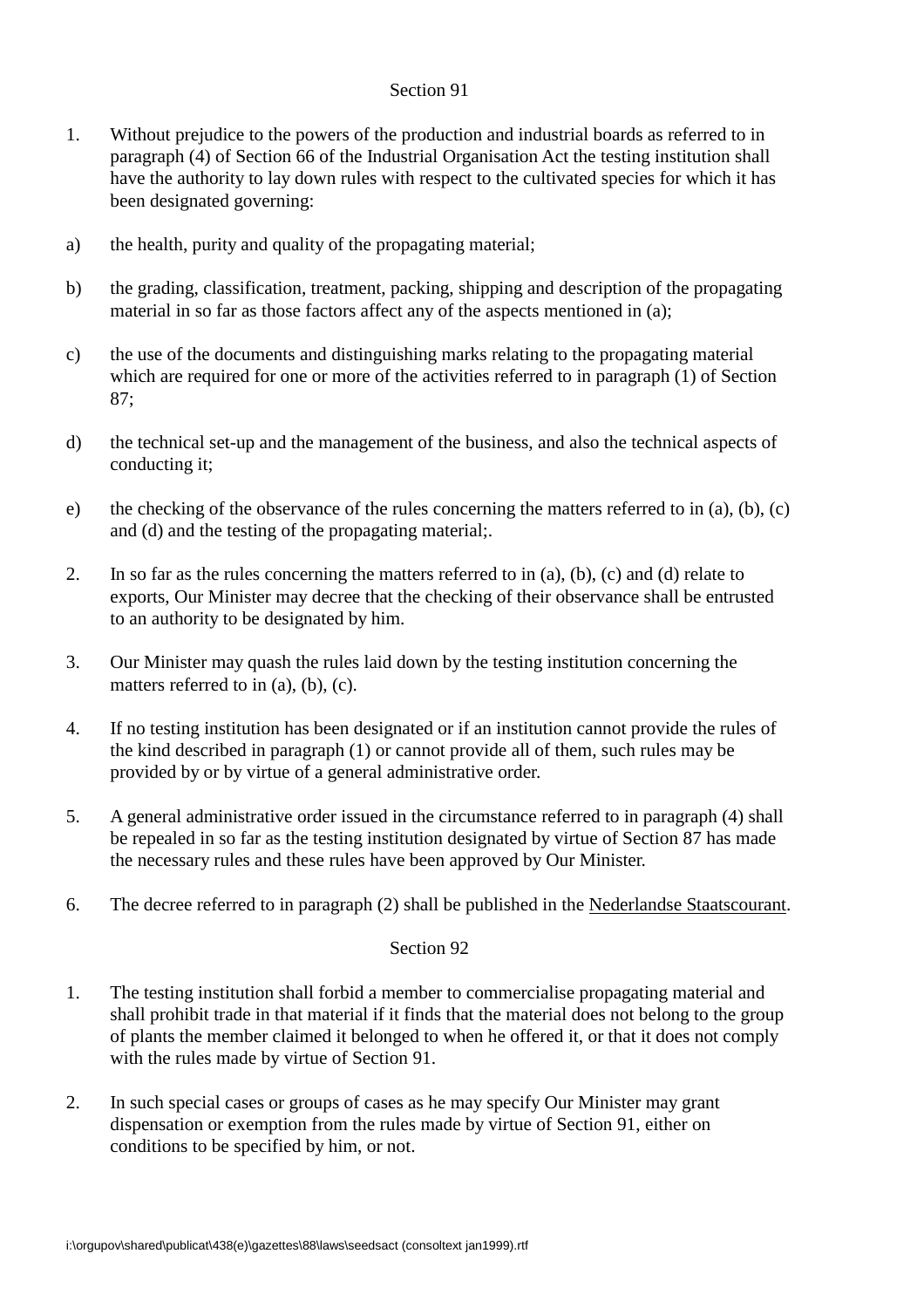3. If it is evident from a member's method and the results it produces that the production, storage and processing of the propagating material are not being carried out with sufficient adequacy, the testing institution may defer the testing of that member's propagating material for a period not exceeding three years, as often as is necessary.

Section 93

Our Minister shall determine the distinguishing marks, signs, pieces of evidence and seals to be prescribed under this Act.

Chapter VII.

# Section 94

(repealed)

Chapter VIII. Penal Provisions

# Section 95

- 1. If the findings in a civil or criminal case depend on the determination of the variety to which a group of plants must be deemed to belong, the Board shall be heard. The Board's advice shall give the grounds on which it is made.
- 2. The Board shall give absolute priority to the matter referred to in paragraph (1).

## Section 96

- 1. Any person intentionally acting in contravention of the provisions made by or by virtue of Sections 40, 41, paragraph (1), 41a, 41b, 80, 81, 83-85, 87 and 91, paragraph (4), Article 13, paragraph (2), Article 17, paragraphs (1) and (2) and Article 18, paragraph (3) of Council Regulation (EC) No 2100/94 of 27 July 1994 on Community plant variety rights (OJ No L 227) shall be guilty of a criminal offence.
- 2. Any person acting in contravention of the provisions made by or by virtue of Sections 40, 41, paragraph (1), 41a, 41b, 80, 81, 83-85, 87 and 91, paragraph (4), Article 13, paragraph (2), Article 17, paragraphs (1) and (2) and Article 18, paragraph (3) of Council Regulation (EC) No 2100/94 of 27 July 1994 on Community plant variety rights (OJ No L 227) shall be guilty of an offence.

### Section 97

Amended in other regulations.

# Section 98

In the event of non-compliance with an obligation as referred to in subparagraph (d) of paragraph (2) of Section 88 resulting in an economic offence as well, the Public Prosecutor shall, after having consulted the testing institution, decide whether or not disciplinary action shall be taken by the testing institution in respect of the offence.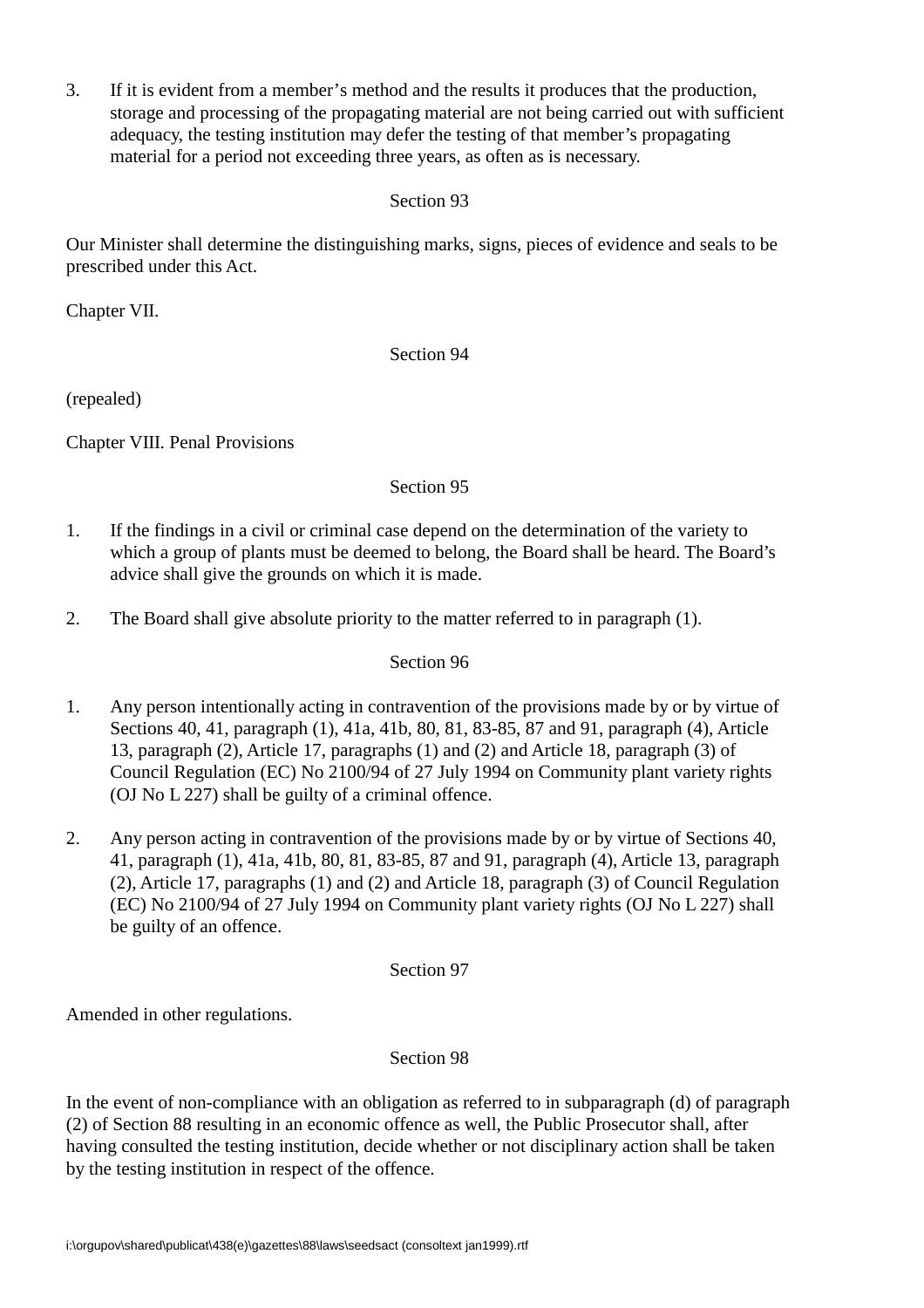# Chapter IX. Transitional and Final Provisions

# Section 99

- 1. The contents of the Central Register of Varieties referred to in Section 2 of the Plant Breeder's Ordinance, 1941, at the time of the entry into force of this Act, shall as from that date be absorbed ex officio by the Netherlands Register of Varieties. Plant breeders' rights obtained by entry in the Central Register of Varieties and any plant breeders' rights valid at the time of the entry into force of this Act, shall remain effective, on the understanding that, notwithstanding the provisions of paragraph (3) of Section 37, those plant breeders' rights shall be dated as from the date of entry of the variety in the Central Register of Varieties and that, notwithstanding the provisions Section 51, the validity of these rights shall be twenty-five years, and for roses seventeen years.
- 2. The provisions of Section 7, paragraph (2), item  $2^e$ , 40 to 44 and 46 of the Plant Breeder's Ordinance, 1941, shall remain applicable to varieties to which the provisions of Section 7, paragraph (2), item  $2^e$ , or Section 46 of that Decree were applicable at the time of the entry into force of this Act, notwithstanding the provisions made by or by virtue of this Act, until July  $1<sup>st</sup>$  of the year following the year in which this Act enters into force or until such later date as shall be specified by general administrative order. Our Minister shall ensure that at the time when the aforementioned Sections of the Plant Breeder's Ordinance, 1941, cease to be applicable to any variety of potato which had been recorded in the Central Register of Varieties for five years or more at the time of the entry into force of this Act, licenses shall become operative for that variety, by virtue of a public offer made in the manner described in Section 45, for the remainder of the validity of the plant breeder's right.
- 3. The lists of varieties drawn up by virtue of Section 31 of the Plant Breeder's Ordinance, 1941, at the time of the entry into force of this Act, shall as from that date be deemed to be lists of varieties within the meaning of Section 73.
- 4. The applications and requests pending at the time of the entry into force of this Act before the Board for Plant Breeder's Rights referred to in Section 6 of the Plant Breeder's Ordinance, 1941, shall, as from that date, be ipso jure before the Board in the state in which they are at the time, provided that:
- a. an application for registration in the Central Register of Varieties shall be deemed to be an application for a plant breeder's right, and
- b. an application relating to a variety as referred to in paragraph (2) of Section 18 shall be deemed to be an application for registration of the variety in the Netherlands Register of Varieties, and
- c. a request for the transfer of a registration in the Netherlands Register of Varieties shall be deemed to be tantamount to a claim to a plant breeder's right within the meaning of Section 55.

The Board shall ensure that the necessary entries are made in the Netherlands Register of Varieties.

5. The cases pending at the time of entry into force of this Act before the Plant Breeders' Rights Appeals Tribunal referred to in Section 23 of the Plant Breeder's Ordinance, 1941,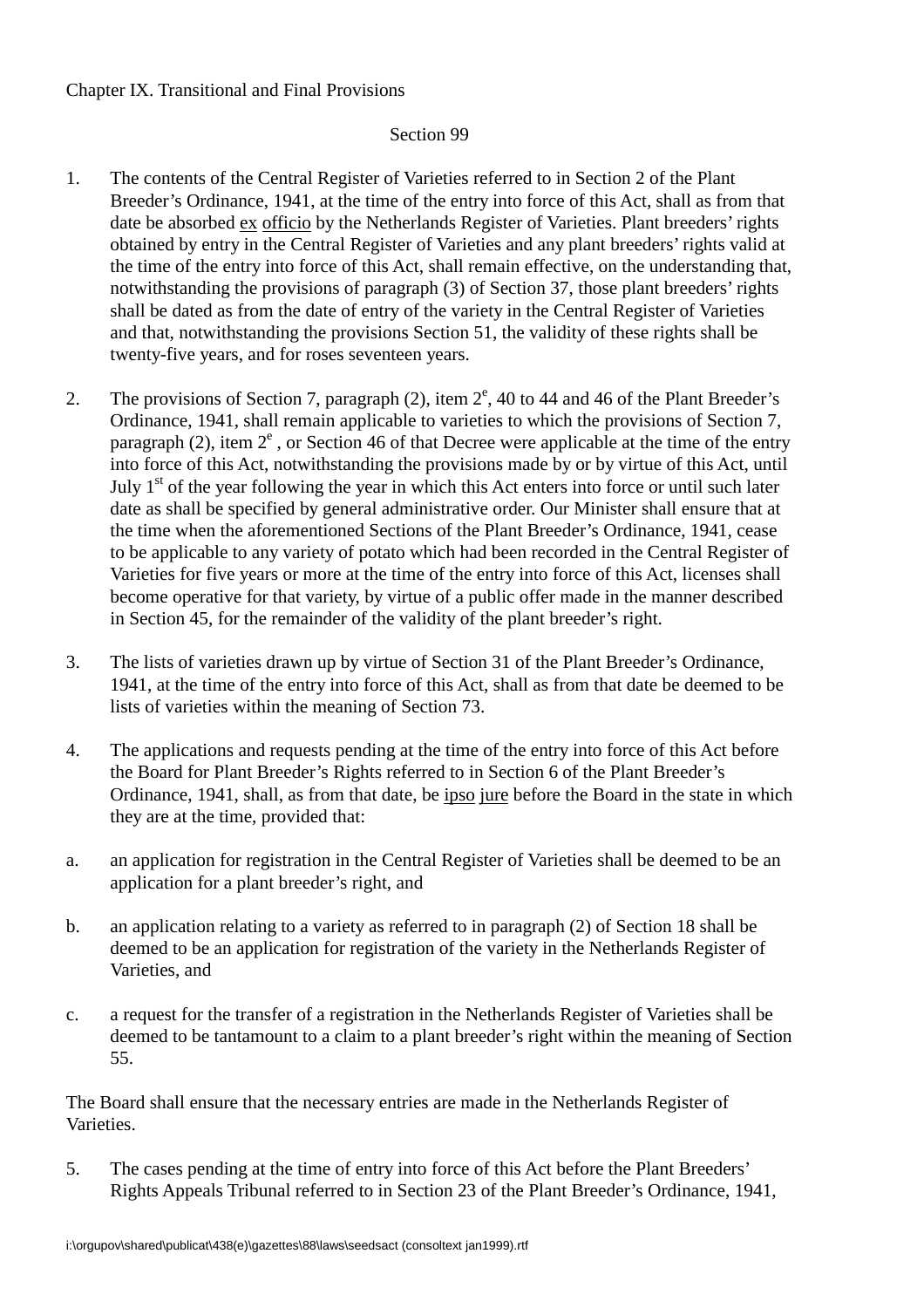shall be ipso jure before the Appeals Department in the state in which they are at the time. The Board shall ensure that the necessary entries are made in the Netherlands Register of **Varieties** 

- 6. The cases pending at the time of entry into force of this Act before the Appeals Tribunal, the Court of Justice at The Hague or the Supreme Court pursuant to Sections 23, 24 or 28 of the Plant Breeder's Ordinance, 1941, shall be dealt with and decided on in accordance with the provisions of the Plant Breeder's Ordinance, 1941.
- 7. The provisions of paragraph (1) of Section 81 shall not apply to varieties appearing on a list of varieties at the time of the entry into force of this Act:
- a. if, at that time, an application as referred to in subparagraph (a) or subparagraph (b) of paragraph (4) is pending with respect to the variety, until such time as the Board has decided on the application;
- b. until one month after the entry into force of this Act, or if within that month an application has been received for a plant breeder's right or for registration in the Netherlands Register of Varieties under paragraph (2) of Section 18, until such time as the Board has decided on the application.

# Section 100

Amended in other regulations.

# Section 101

- 1. The following regulations made by the German occupation authorities shall be cancelled:
	- a. The Plant Breeders Ordinance, 1941, Verordeningenblad 1942, 8;
	- b. The order of the Secretary-General of the Agriculture and Fisheries Department of June 24, 1942, concerning the entry into force of the Plant Breeders Ordinance, 1941, Staatscourant 1942, 120.
- 2. The following Acts shall be repealed:
	- a. The Horticultural Seeds and Planting Material Testing Act;
	- b. The Act of December 31, 1920, Stb, 957.

### Section 102

- 1. This Act may be cited as the Seeds and Planting Materials Act.
- 2. It shall enter into force on a date to be specified by Us.

We direct and ordain that these presents be published in the Staatsblad and that all Ministerial Departments, Authorities, Bodies and Officials whom they may concern diligently implement them.